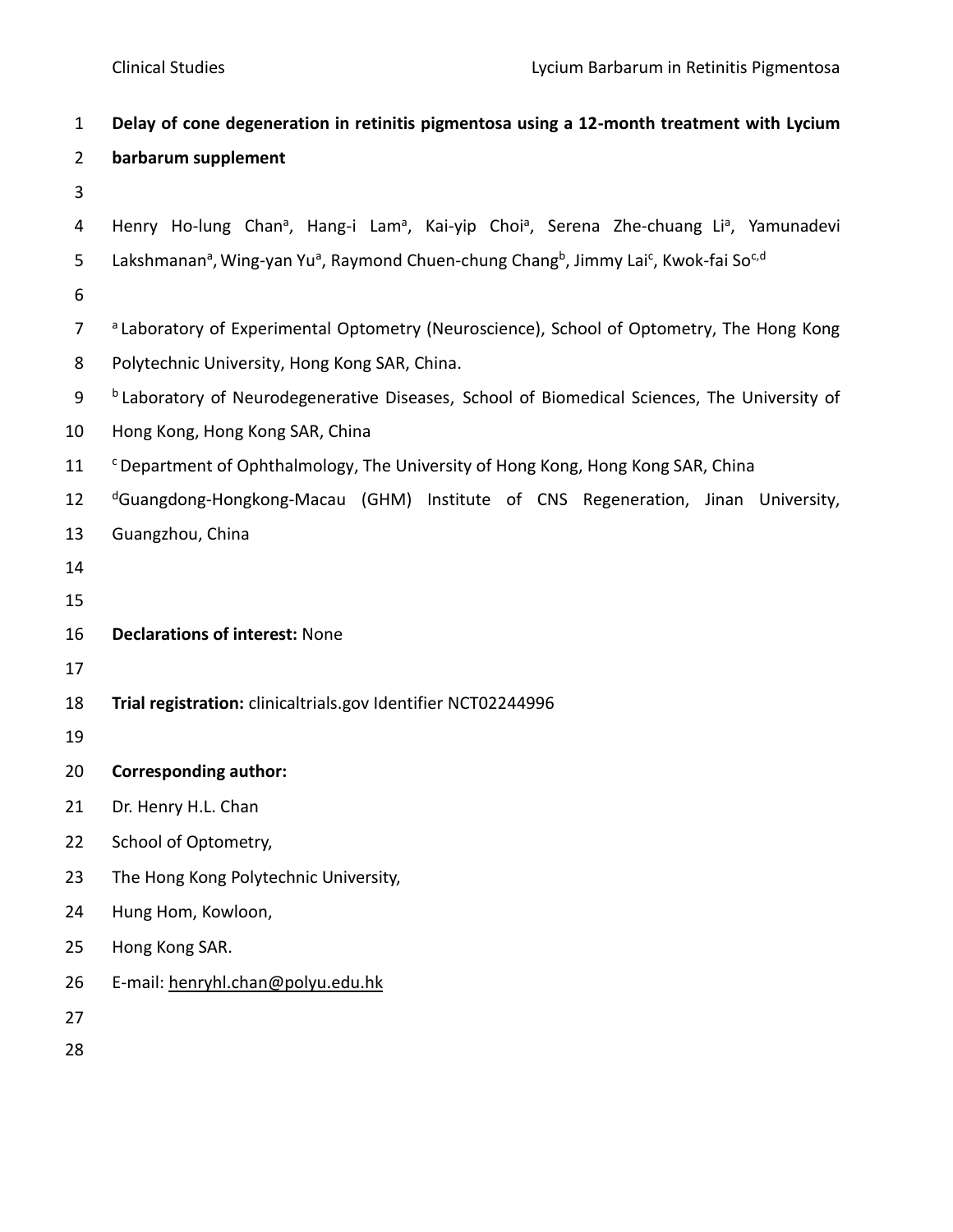# **Abstract**

# **Ethnopharmacological relevance:**

 *Lycium barbarum* L*.* (also known as "Goji berry"), a traditional Chinese herbal medicine, has been a common herb in the traditional Chinese pharmacopoeia for centuries. The main active component is the Lycium barbarum polysaccharides and its antioxidative effect has been widely shown to provide neuroprotection to the eye, and it would, therefore, be interesting to determine if Lycium barbarum help delay vision deterioration in patients with retinitis pigmentosa.

# **Aim of the study:**

Cone rescue is a potential method for delaying deterioration of visual function in Retinitis

pigmentosa (RP). This study aimed to investigate the treatment effect of *Lycium barbarum* L. (LB)

supplement on retinal functions and structure in RP patients after a 12-month intervention trial.

# **Methods:**

The investigation was a double-masked and placebo-controlled clinical study. Each of forty-two

RP subjects who completed the 12-month intervention (23 and 19 in the treatment and placebo

groups respectively) received a daily supply of LB or placebo granules for oral administration.

The primary outcome was change of best corrected visual acuity (VA) (90% and 10% contrast)

from the baseline to the end of treatment. The secondary outcomes were sensitivity changes of

the central visual field, amplitude of full-field electroretinogram (ffERG) (including scotopic

maximal response and photopic cone response), and average macular thickness.

# **Results:**

The compliance rates for both groups exceeded 80%. There were no deteriorations of either

90% or 10% contrast VA in the LB group compared with the placebo group (p=0.001). A thinning

of macular layer was observed in the placebo group, which was not observed in the LB group

(p=0.008). However, no significant differences were found in the sensitivity of visual field or in

any parameters of ffERG between the two groups. No significant adverse effects were reported

in the treatment group.

**Conclusions:**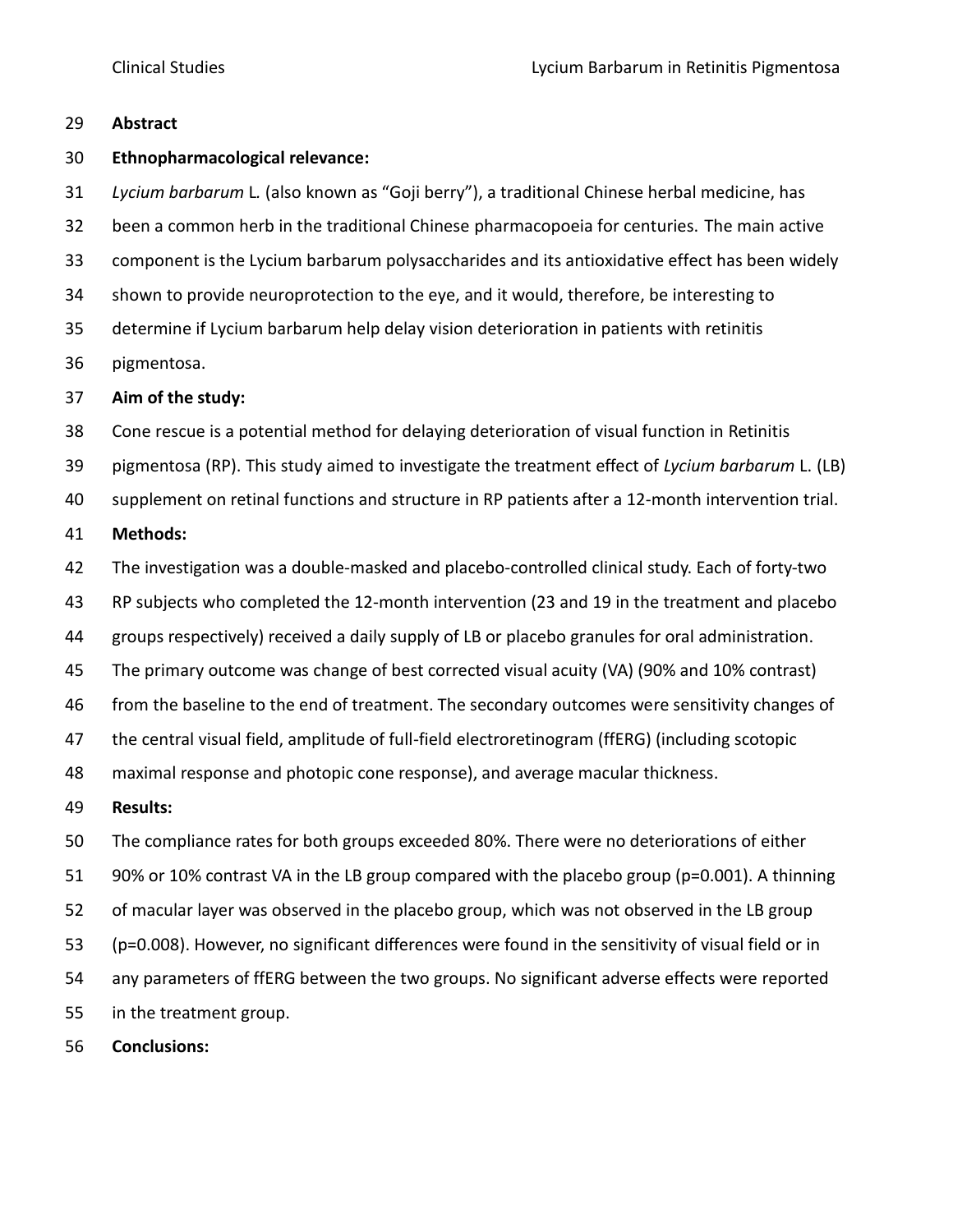- 57 LB supplement provides a neuroprotective effect for the retina and could help delay or minimize
- 58 cone degeneration in RP.
- 59
- 60 **Classifications:** Clinical Studies (1.05)
- **Keywords:** Clinical Trial (2.172), Traditional Chinese Medicine (2.592), Antioxidant (2.084), 61
- **Specific keywords:** Lycium barbarum, Retinitis pigmentosa, Retinal degeneration, 62
- 63 Neuroprotection
- 64
- 65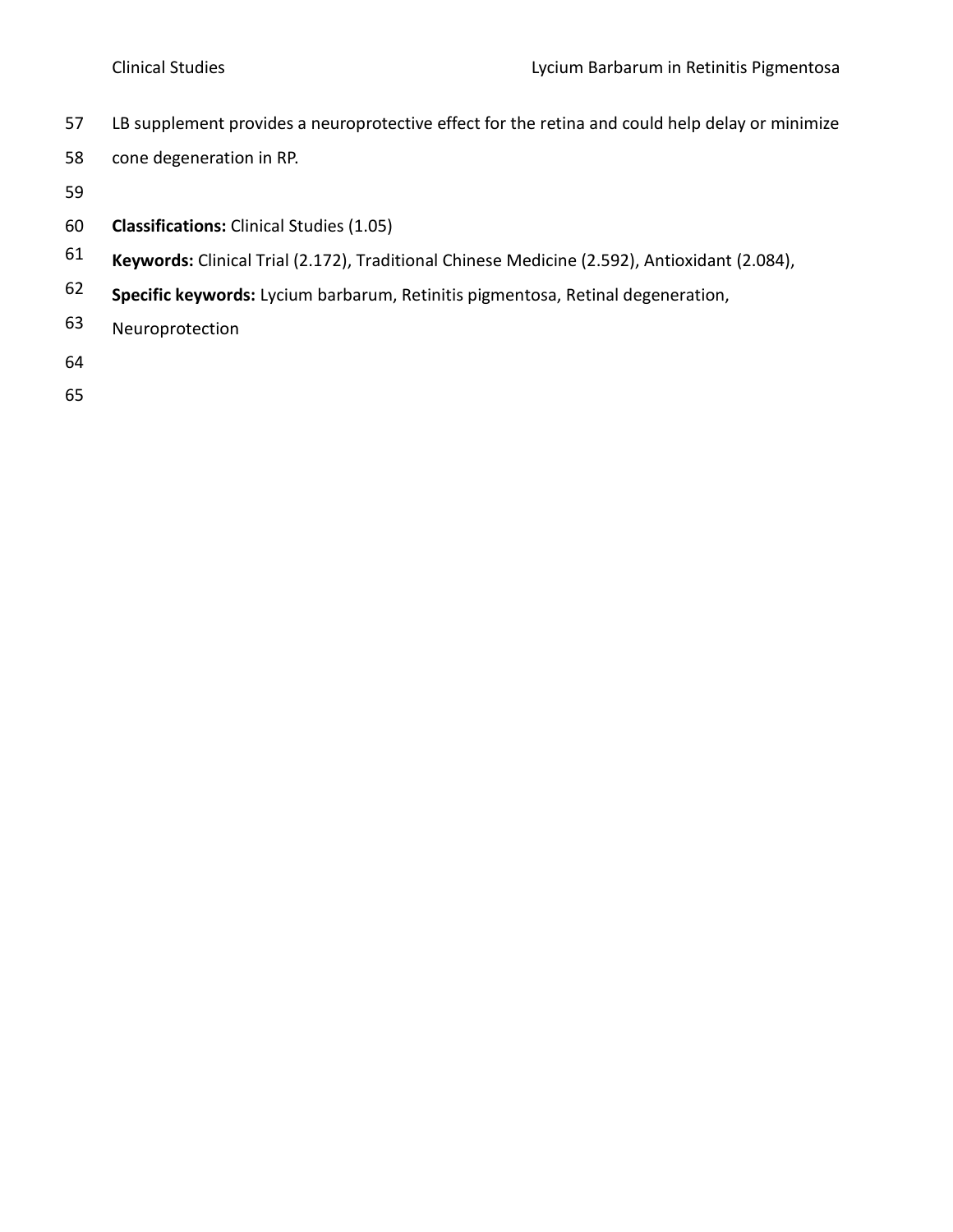# **1. Introduction**

 Retinitis pigmentosa (RP) is a heredofamilial disease, characterized by progressive visual field loss, night blindness, and an abnormal electroretinogram (ERG). Patients often initially present with poor night vision, followed by deterioration in day vision. The genetic mutation associated with RP initially causes rod degeneration, with later cone degeneration. It has been reported that the cone cells in RP initially remain in a semi-stable state with preserved normal phenotype (Lin et al., 2009) and cone number and that their function can be maintained independently for a relatively long period (Chrysostomou et al., 2009). Hence, cone rescue has recently been introduced to preserve photopic vision, becoming an important strategy for treatment of RP.

 There are different approaches, including pharmacological therapy, gene therapy, cell transplantation and retinal prostheses, for the management of RP. Gene therapy aims to target and replace the mutated genes using viral vectors (Dalkara et al., 2016) and cell transplantation focuses on replacement of the damaged cells by normal cells (Jones et al., 2017). Both procedures address the fundamental cause of RP, but there are limitations in their clinical 81 application. Retinal prostheses use advanced electronic devices to overcome the vision loss (Yue et al., 2016), but this technique is still hindered by the current electronic technology. Most recently, genome editing, which rectifies the disease-causing mutation by means of TALENS or CRISPR-cas (Yanik et al. 2017), is being developed for the treatment of heredity diseases. However, although major advances have been made, such therapies are still far from being available for management of RP. Neuroprotection using antioxidants is widely employed as a pharmacological approach, which aims to delay the progression of retinal degeneration. Although it cannot correct the underlying cause of RP, it is the most acceptable and effective current therapy.

 It has been hypothesized that an abnormal high oxidative load may explain damage to cones (Shen et al., 2005). Abnormal neural rewiring (i.e. ectopic synapse) in the RP retina provides evidence of a re-construction of the neural network and this rewiring between cone and rod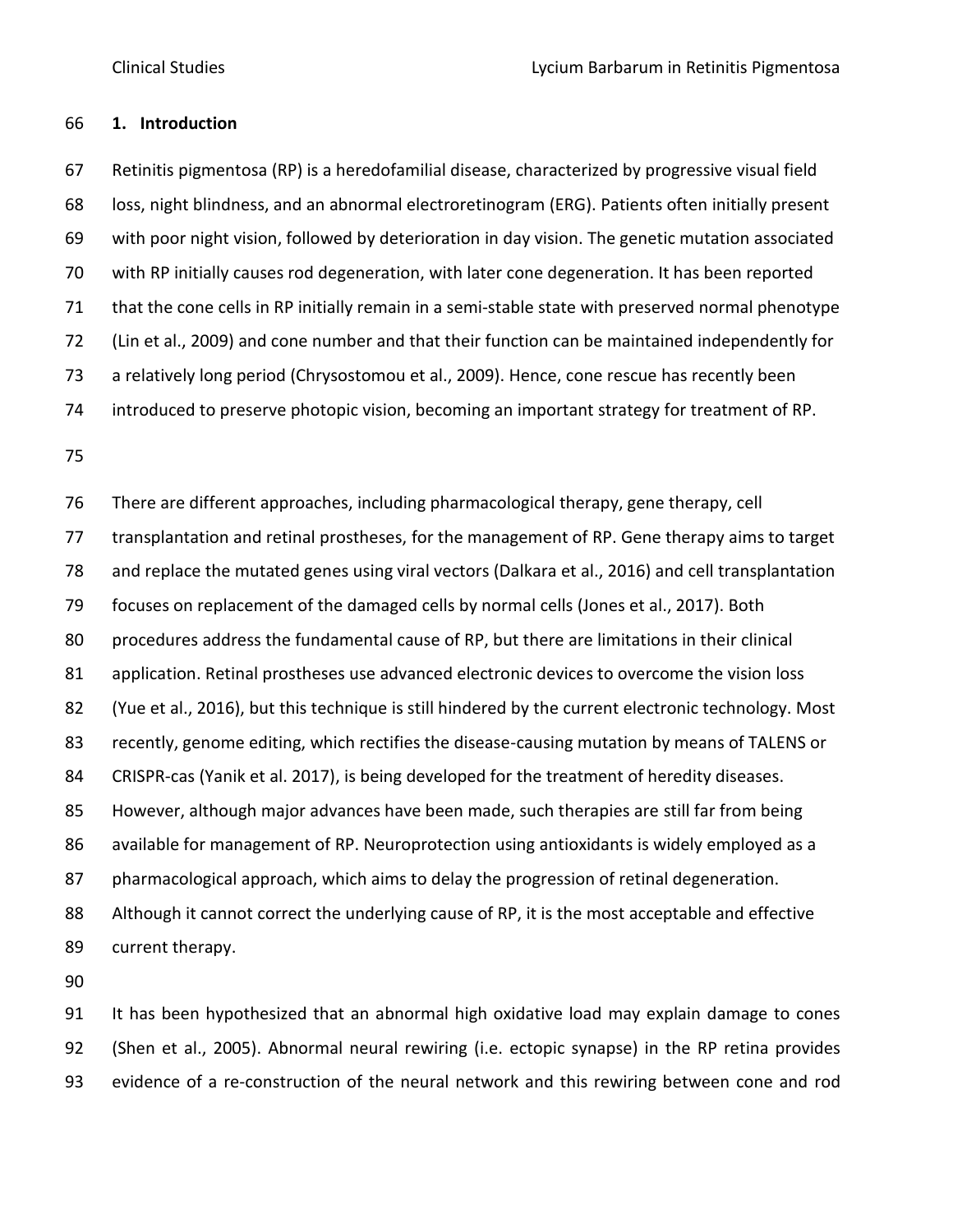94 systems has been shown to lead to an overloading activity on the cone pathway (Ng et al., 2008). It has been suggested that the presence of an ectopic synapse in RP would form a 96 collision circuit, which may corrupt the cone pathway (Marc et al., 2007). Numerous treatments have been suggested to minimize oxidative damage to cones. For example, different mixtures of antioxidants have been suggested as treatments intended to slow the rate of degeneration, thus reducing cone death (Sanz et al., 2007). Neuronal nitric oxide synthase (NOS) has been reported to cause oxidative damage to cones in RP and an NOS-inhibitor has been suggested to reduce cone death (Komeima et al., 2008). Another therapy, using Ciliary Neurotrophic Factor (CNTF), has shown a positive result in a rat RP model, in which the thickness of the retinal layer was increased (Zeiss et al., 2006).

 *Lycium barbarum* L*.* (LB) (from The Plant List, 2013) is a Solanaceous defoliated shrubbery, also known as Goji berry or Wolfberry, which can be found in Europe and China, used in a traditional Chinese herbal medicine for centuries (Lam and But, 1999). It is recognised as one of the two *Lycium* species having proven pharmacological benefit to our body health (Yao et al., 2018). Traditional use of LB fruits has been shown to help maintain the function of the eyes and replenish the liver and kidneys through balancing "Yin" and "Yang" in the body (Chang and So, 2008; Potterat, 2010), which is attributable to the presence of a very effective antioxidant. Based on recent studies using chromatography analysis, dried fruits comprised of 5-8% Lycium barbarum polysaccharides (LBP) (Jin et al., 2013; Tang et al., 2015) together with other potential beneficial substances including 0.4% flavonoids, 0.4% flavan-3-ols, 1.5% phenolic acids, 0.03% amino acids and derivatives, and 0.1% carotenoids (Protti et al., 2017). The main active antioxidative component in LB is the LBP which are a mixture of six different monosaccharides, including arabinose, galactose, glucose, mannose, rhamnose and xylose (Wang et al., 2009; Tang et al., 2015). The antioxidative effect have been widely shown to provide neuroprotection in various conditions (Chang and So, 2008). Moreover, several studies have demonstrated the beneficial effect of LBP in various animal disease models, eg., protecting the retinal function and retinal ganglion cells after partial optic nerve section (Chu et al., 2013; Li et al., 2015), and preserving the retinal vasculature from retinal ischemia/ reperfusion injury (Li et al., 2011).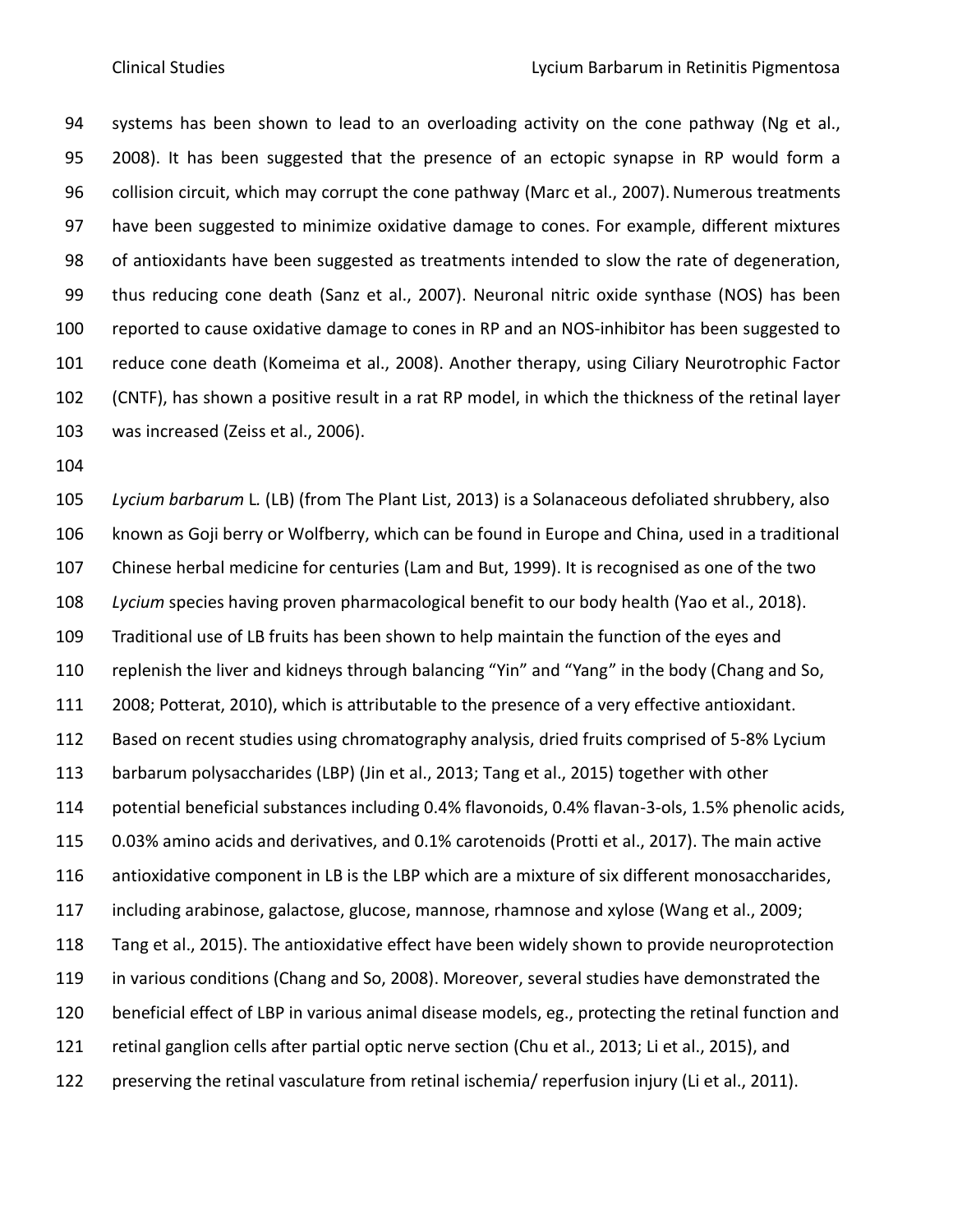- Recently, LBP was also reported to protect against the degeneration of photoreceptors in animal
- RP models (Wang et al., 2014; Zhu et al., 2016). We believe that treatment with LB may also
- help prevent or delay vision deterioration in the patients with RP.
- 

 In this double-masked, placebo-controlled clinical study, we aimed to evaluate the treatment effect of LB over a 12-month period of in RP patients, by conducting several clinical ophthalmic assessments in terms of functional and structural approaches, including visual acuity (VA), Ganzfeld full-field electroretinogram (ffERG), Humphrey Visual Field Analysis (HFA), and Spectral-domain Optical Coherent Tomography (SD-OCT).

# **2. Materials and Methods**

*2.1 Drugs*

 A proprietary extract of *Lycium barbarum* L. granules (batch no.: 90436) and placebo (lactose) granules were prepared by a Traditional Chinese Medicine manufacturer (Eu Yan Sang (Hong Kong) Ltd., Hong Kong) in Hong Kong. According to the technical bulletin, this product was standardized to 3.5% LB polysaccharides as active ingredients and the remaining non-active ingredients was mainly lactose for granulation. The LB of this product was the premium grade "Gonqui (Wolfberry)" sourced from Ningxia province of China. To repeat the experiments of this 141 study, the LB polysaccharides could be extracted by boiling pure fruit of LB at  $80^{\circ}$ C for 30 minutes and followed by another 30 minutes of soaking, then concentrated into approximately 40% of the original mass by the soaking extracting method (Tian et al., 2017; Xu et al., 2012). 144 Each pack of LB was specified to have 5g  $(\pm 7%)$  net weight of granules, and thus each 5g pack of LB granules was estimated to contain about 0. 175g of polysaccharides. 

*2.2 Subjects*

148 Subjects who met our inclusion criteria<sup>#</sup> were recruited from Retina Hong Kong (a retinal

disease patient association in Hong Kong) and the Optometry Clinic at The Hong Kong

- Polytechnic University. All procedures adhered to the tenets of the Declaration of Helsinki and
- Toyko for humans, and were approved by the human ethics committee of The Hong Kong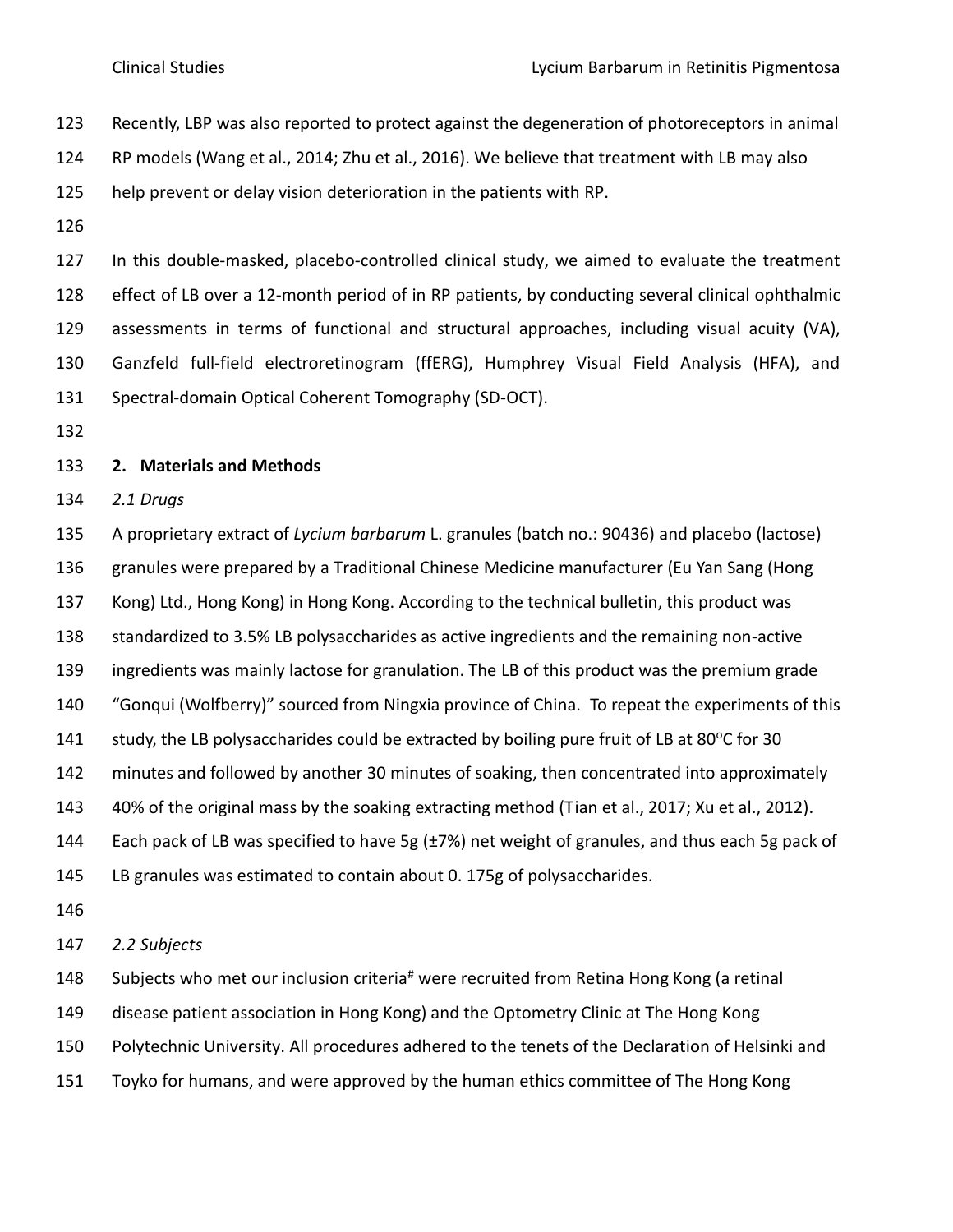Polytechnic University. All subjects were fully informed of the possible risks and gave written voluntary consent.

 # *Ocular conditions:* Retinitis pigmentosa diagnosed by an ophthalmologist and confirmed by visual field 155 testing and full-field ERG. All subjects had: IOP <21 mmHg; van-Herick ratio  $\leq$ 0.5; no other ocular 156 diseases; *Dietary conditions:* Fruit and vegetable intake <10 servings/day; spinach or kale intake  $\leq 1$  serving/day; no daily intake of lutein supplement; no intake of cod liver oil or omega-3 capsules; dietary 158 Wolfberry intake ≤10 fruits/week; supplement intake ≤5000 IU/day of Vitamin A and ≤30 IU/day of 159 Vitamin E; alcoholic consumption  $\leq$ 3 beverages/day; **Other conditions:** Age 18 years or above; no intake of any anti-coagulants (especially Warfarin), not pregnant or planning to be pregnant; no smoking; no 161 other clinically significant systemic diseases.

*2.3 Protocol*

 The subjects were randomly assigned (by computer-generated numbers) to either LB (treatment) group or placebo (control) group. The daily dosage by oral administration was 2 packs/day, each containing 5g net weight, for each subject. One pack of granules was ingested after mixing with 200ml of water in the morning and evening. All subjects received sufficient packs (either LB or placebo) for 12 months. A follow-up call was made to subjects to check compliance with taking the assigned treatment, to check for any side-effects 1-2 weeks after beginning the intake and to remind the requirement of dietary conditions regularly during the study. An eye examination was performed before commencing the trial, after 6 months, and at the end of the 12-month study period. At each eye examination, the remaining packs of granules were examined to counter-check compliance and the history of dietary conditions was also recorded. This ensured that all the subjects followed the treatment plan and met the dietary requirements. Figure 1 shows the study design, including when subjects were lost from the study pool.

### *2.4 Clinical procedures*

 All eligible subjects had a general eye examination, including visual acuity (VA) using the Early Treatment of Diabetic Retinopathy Study (ETDRS) charts with letters at 90% and 10% contrast levels, refractions, tonometry, external and internal ocular health assessments, and fundus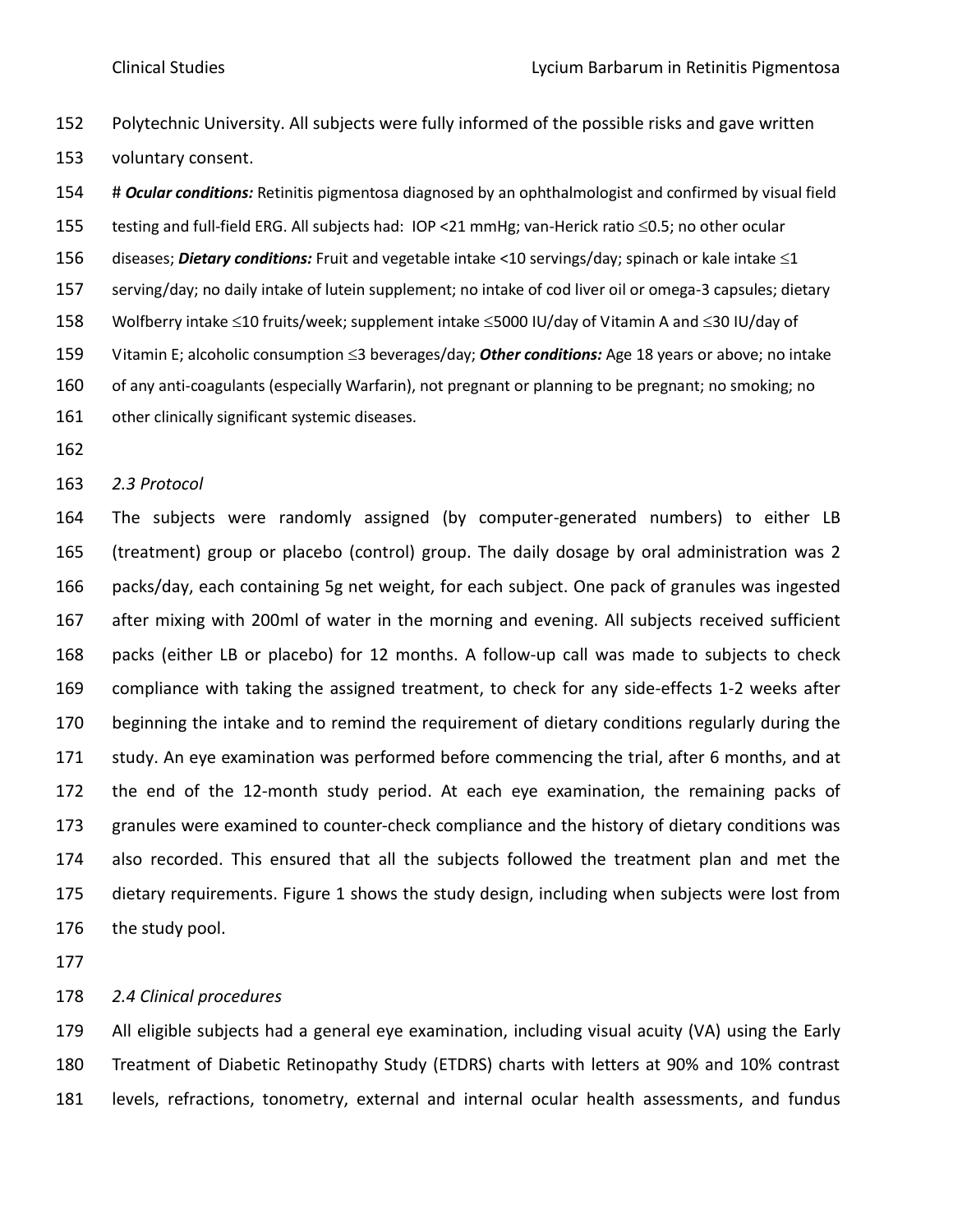photo-documentation. Three additional tests were conducted to investigate functional and structural changes in the eyes of all patients. Ganzfeld ERG (Espion E3, Diagnosys LLC, Lowell, US) was applied to assess retinal function. The ffERG measurement followed the ISCEV standard (McCulloch et al., 2015). The pupils of the tested eyes were dilated (1% tropicamide) for ffERG measurement. DTL electrodes and gold-cup electrodes were used for recording. Each subject had at least 45 minutes initial dark adaptation before commencement of ERG measurement. Two standard ffERGs (Scotopic (3.0) maximal response and Light-adapted (3.0) cone response) were measured. The 30-2 full threshold visual field test was conducted to investigate the sensitivity of the visual field using the Humphrey Visual Field Analyser (HFA) (Carl Zeiss, Dublin, US). Spectral-domain Optical Coherent Tomography (SD-OCT) (Spectralis, Heidelberg Engineering, US) was used to assess the retinal thickness at the macula.





- Figure 1. Study design of the clinical study. Visual acuity, visual field, electroretinogram and
- macular thickness measurements were conducted at baseline examination and two follow up
- visits at 6 months and 12 months.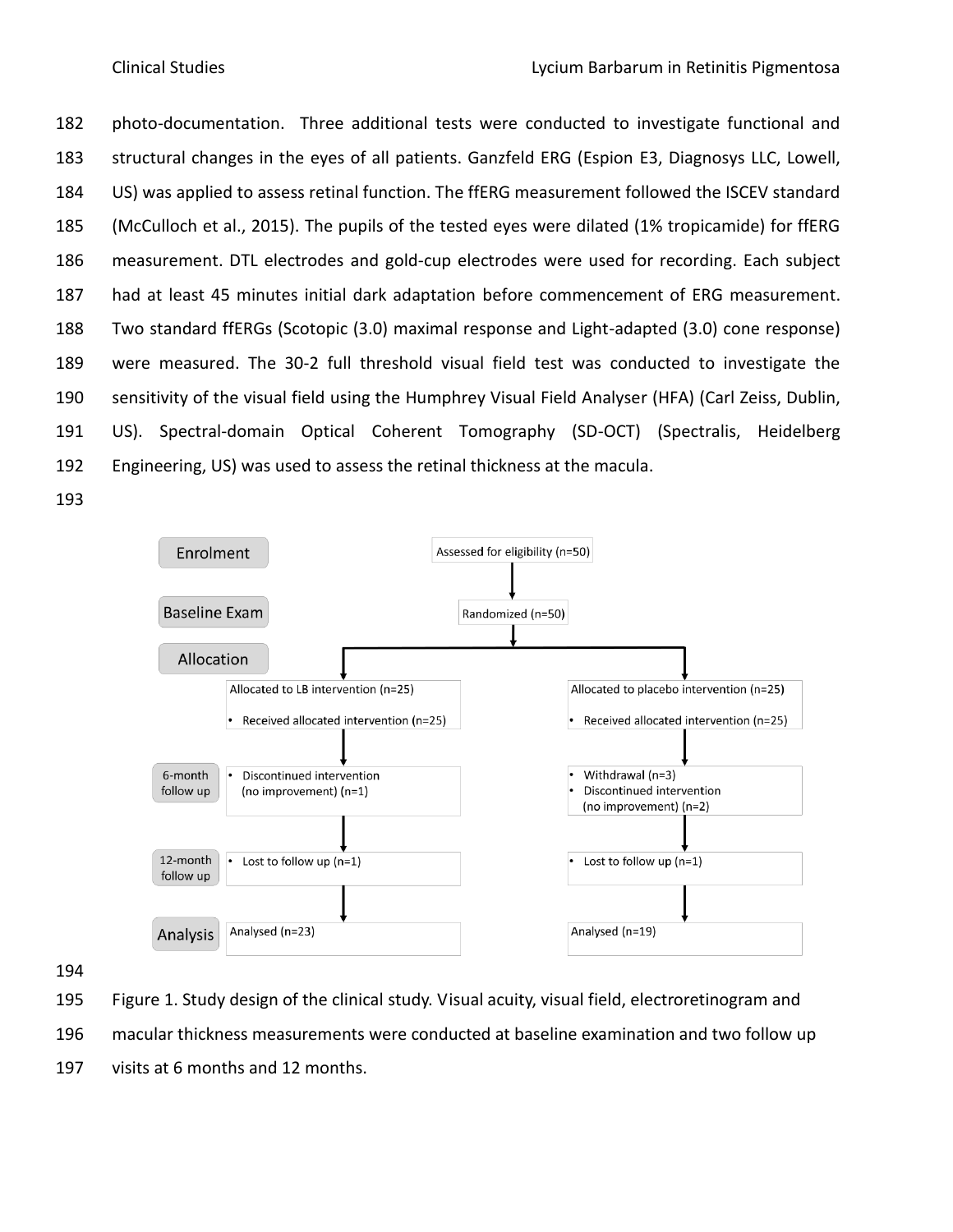The primary outcomes were the best-corrected visual acuities (VA) in 90% contrast (HCVA) and in 10% contrast (LCVA)). The secondary outcomes were the sensitivity in central 30-degree of visual field, the amplitudes of scotopic maximal ERG and photopic cone ERG response, and the average macular thickness.

# *2.5 Statistical Analysis*

 The better eye (in terms of HCVA) from each subject at the first visit was selected for the analysis. The HCVA and LCVA in LogMAR, as the primary outcomes, were compared between 207 treatment and placebo groups from the baseline to the first post-treatment (6-month), then the second post-treatment (12-month) visits using repeated-measures Two-way ANOVA with Bonferroni post-hoc adjustment. Similar analysis was also conducted for the secondary 210 outcomes, including scotopic b-wave amplitude, photopic a- and b-wave amplitudes of ffERG, mean defect (MD) of central 30-2 Humphrey visual field test, and macular thickness by SD-OCT. Furthermore, non-parametric partial correlation was used to assess the relationship between the treatment type (treatment group vs. placebo group) and change of the clinical outcomes from baseline to 6- and 12-month follow-up visits respectively, adjusted for the baseline value of that particular test as the co-variate. Because of the multiple comparisons, a statistical correction was made for the partial correlation, in which p≤0.0125 was considered as statistically significant. For comparison of the compliance between the two groups, p≤0.05 was considered as statistically significant. All statistical analyses were performed using SPSS (IBM, ver. 22, United States).

# **3. Results**

- *3.1 Clinical and Demographic Data*
- A total of 50 eligible RP subjects were recruited and randomly allocated into treatment and
- placebo groups. Of the original 25 subjects in each group, 23 in the LB group (age:
- 50.4±12.2year) and 19 in the placebo group (age: 47.7±9.5year) completed the 12-month
- intervention. The compliance rates for treatment and placebo groups after 12 months were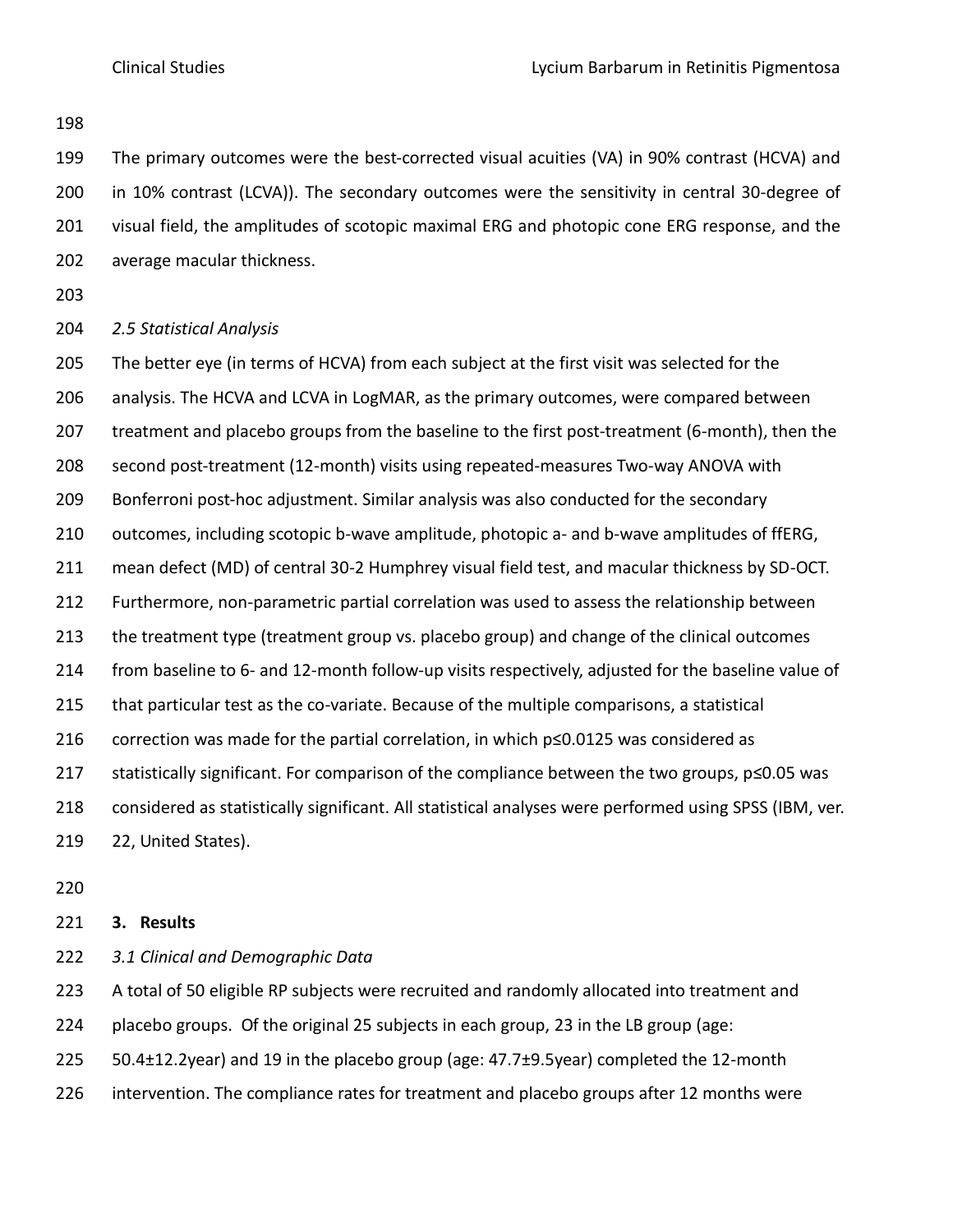- 227 88.8±8.9% and 85.5±10.2% respectively. No significant difference was found in compliance rate
- 228 between the two groups (*p*>0.05). Previously reported adverse effects of taking LB were
- 229 hypoglycaemic or hypolipidemic effects, sensitivity to sunlight, and allergic reaction. However,
- 230 no such adverse effects were reported in this study. Only 3 cases reported side effects, including
- 231 mild epistaxis (1 case from treatment group) and thirst (2 cases from placebo group). The
- 232 characteristics of these 42 subjects at baseline are shown in Table 1. All the results of different
- 233 outcomes at baseline, 6-month and 12-month intervention are listed in Table 2.
- 234

|                                              | Treatment ( $n = 23$ )                                             | Placebo ( $n = 19$ )                                               |
|----------------------------------------------|--------------------------------------------------------------------|--------------------------------------------------------------------|
| Male: Female                                 | 9:14                                                               | 5:14                                                               |
| Age (years)                                  | 50.4 (SD: 12.2)<br>(Range: 26-69)                                  | 47.7 (SD: 9.5)<br>(Range: 32-57)                                   |
| Visual Acuity (ETDRS)                        | HCVA: Range: -0.10 to 1.68<br>LCVA: Range: 0.06 to 0.86            | HCVA: Range: -0.12 to 1.04<br>LCVA: Range: 0.12 to 1.18            |
| Visual Field (MD) (dB)                       | Range: -3.15 to -32.06                                             | Range: -7.43 to -32.25                                             |
| Scotopic maximal response (b-wave) $(\mu V)$ | Range: 2.05 to 314.40                                              | Range: 2.49 to 202.30                                              |
| Photopic cone response $(\mu V)$             | a-wave: Range: 0.50 to<br>13.22<br>b-wave: Range: 3.11 to<br>41.75 | a-wave: Range: 0.90 to<br>12.35<br>b-wave: Range: 3.06 to<br>58.56 |
| Macular thickness $(\mu m)$                  | Range: 118 to 360                                                  | Range: 96 to 244                                                   |
| Compliance (after 12 months) (%)             | 88.8 (SD: 8.9)                                                     | 85.5 (SD: 10.2)                                                    |
| Reported side effect(s) (within 12 months)   | Mild epistaxis (1 case)                                            | Thirst (2 cases)                                                   |

235 Table 1. Demographic information of the subjects

236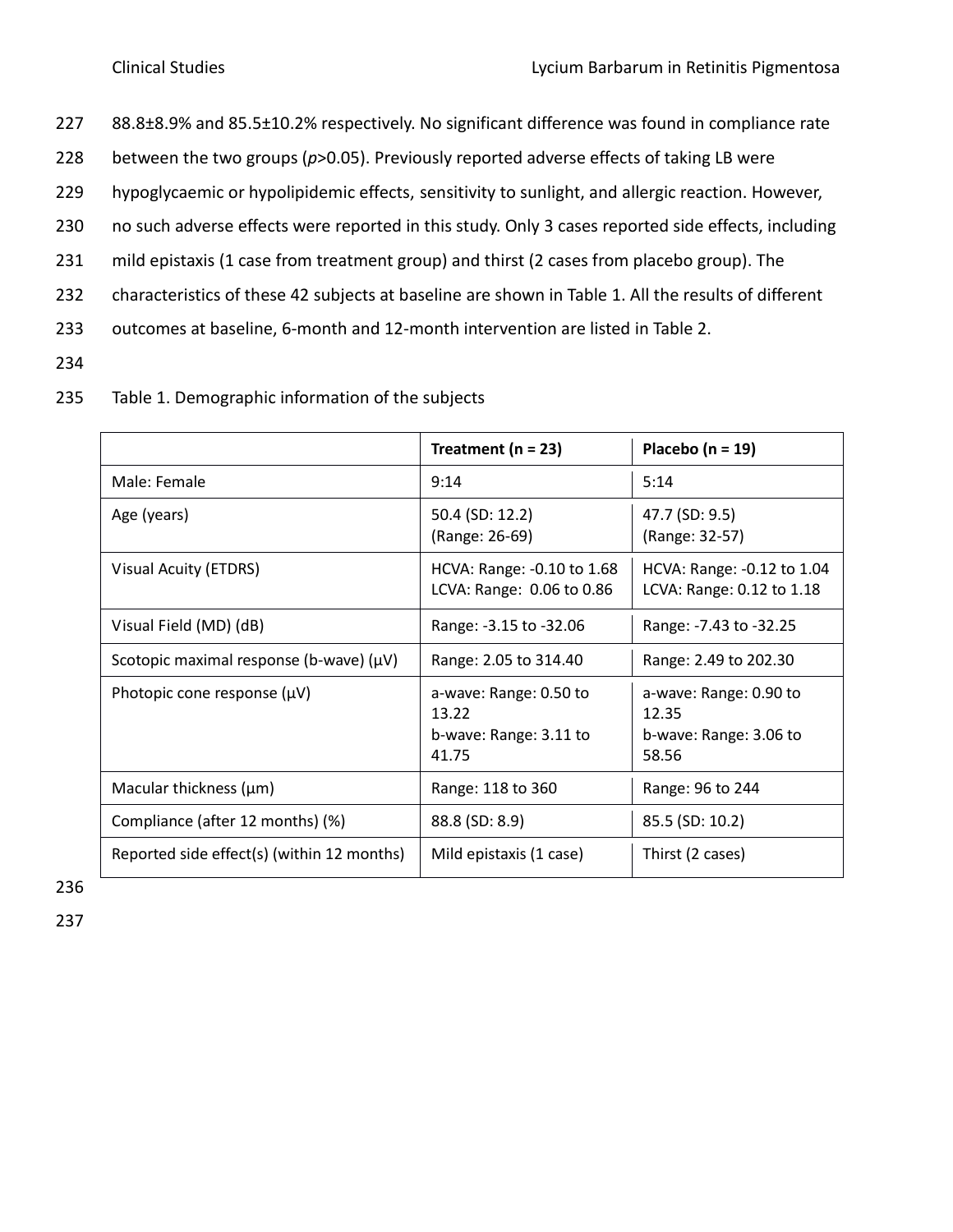|                                |                       | Treatment ( $n = 23$ )                               | Placebo ( $n = 19$ )                                |
|--------------------------------|-----------------------|------------------------------------------------------|-----------------------------------------------------|
| Visual Acuity (ETDRS)          | baseline              | HCVA: 0.30 (SD: 0.44)<br>LCVA: 0.34 (SD: 0.25)       | HCVA: 0.50(SD: 0.34)<br>LCVA: 0.67 (SD: 0.29)       |
|                                | 6-month intervention  | HCVA: 0.26 (SD: 0.43)<br>LCVA: 0.30 (SD: 0.22)       | HCVA: 0.61 (SD: 0.30)<br>LCVA: 0.74 (SD: 0.37)      |
|                                | 12-month intervention | HCVA: 0.25 (SD: 0.45)<br>LCVA: 0.27(SD: 0.21)        | HCVA: 0.63 (SD: 0.33)<br>LCVA: 0.75 (SD: 0.38)      |
| Visual Field (MD) (dB)         | baseline              | $-25.84$ (SD: 7.75)                                  | $-29.06$ (SD: 7.20)                                 |
|                                | 6-month intervention  | $-25.62$ (SD: 8.66)                                  | $-29.63$ (SD: 6.10)                                 |
|                                | 12-month intervention | $-25.52$ (SD: 8.91)                                  | $-29.01$ (SD: 7.07)                                 |
| Scotopic maximal response (µV) | baseline              | 35.85 (SD: 72.8)                                     | 23.60 (SD: 59.34)                                   |
|                                | 6-month intervention  | 39.03 (SD: 76.47)                                    | 23.31 (SD: 57.30)                                   |
|                                | 12-month intervention | 37.30 (SD: 80.72)                                    | 27.06 (SD: 62.50)                                   |
| Photopic cone response (µV)    | baseline              | a-wave: 3.92 (SD: 6.11)<br>b-wave: 13.20 (SD: 19.07) | a-wave: 3.36 (SD: 3.51)<br>b-wave: 9.48 (SD: 16.58) |
|                                | 6-month intervention  | a-wave: 5.00 (SD: 4.22)<br>b-wave: 14.44 (SD: 21.76) | a-wave: 3.16 (SD: 7.60)<br>b-wave: 8.10 (SD: 12.83) |
|                                | 12-month intervention | a-wave: 4.91 (SD: 7.59)<br>b-wave: 16.27 (SD: 24.46) | a-wave: 2.72 (SD: 3.83)<br>b-wave: 8.07 (SD: 12.35) |
| Macular thickness (µm)         | baseline              | 226.52 (SD: 52.68)                                   | 158.29 (SD: 47.12)                                  |
|                                | 6-month intervention  | 228.57 (SD: 53.43)                                   | 155.88 (SD: 47.19)                                  |
|                                | 12-month intervention | 229.14 (SD: 54.86)                                   | 161.54 (SD: 36.18)                                  |

| 238 | Table 2. Results of the different outcomes at 6-month and 12-month interventions |
|-----|----------------------------------------------------------------------------------|
|-----|----------------------------------------------------------------------------------|

- 240 *3.2 Primary Outcome*
- 241 3.2.1 Visual Acuity
- 242 The treatment group showed less reduction in visual acuity, compared to the placebo group
- 243 after both 6-month and 12-month intervention. (Figure 2) Overall, the ANOVA analysis revealed
- 244 significant differences for both HCVA [Pillai's trace=0.229, F(2)=5.79, *p*=0.006] and LCVA [Pillai's
- 245 trace=0.374, F(2)=8.36, *p*=0.001]. Interaction effect between time and treatment type was
- 246 significant [HCVA: F(1.36)=7.59, *p*=0.004; LCVA: F(1.28)=12.62, *p*<0.001]. Pairwise comparison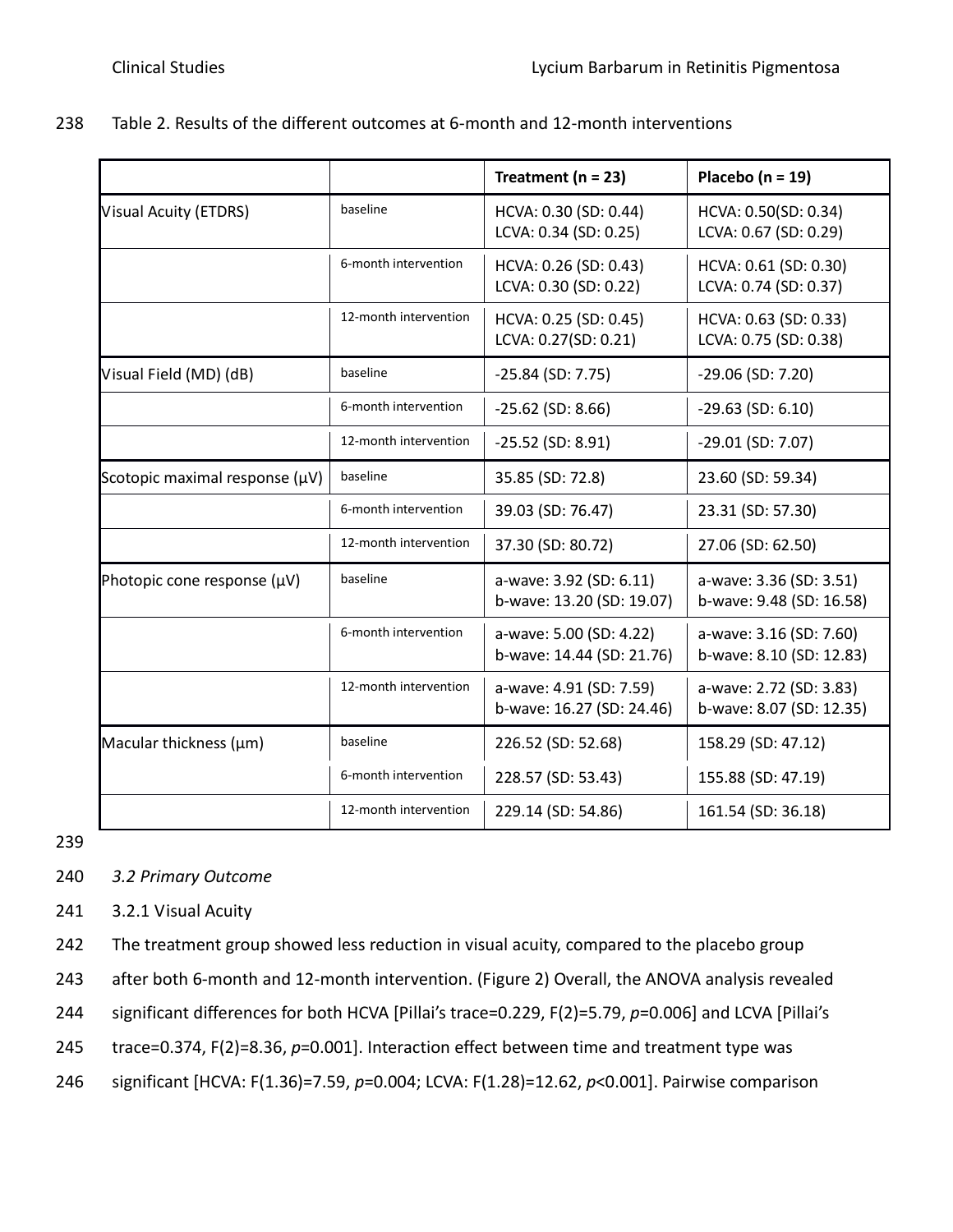did not show a significant time effect in neither treatment nor placebo groups in either HCVA or

- LCVA (all *p*>0.99), nor a significant difference between the baseline values of treatment and
- placebo groups (*p*=0.11). However, the treatment group had significantly better HCVA (6-month
- 0.26±0.43 vs. 0.61±0.30, *p*=0.01; 12-month 0.25±0.45 vs. 0.64±0.33, *p*=0.004) and LCVA (6-
- month 0.30±0.22 vs. 0.74±0.37, *p*=0.03; 12-month 0.27±0.21 vs. 0.75±0.38, *p*=0.004) than the
- placebo group at both 6- and 12-month follow-ups. (Note: the smaller the LogMAR VA is, the
- better the vision is.)
- For the change from baseline, the treatment group showed significantly less reduction in HCVA
- than the placebo group after both 6-month [-0.01±0.05 vs. 0.07±0.10, ρ(39)=-0.58, *p*=0.001],
- and 12-month intervention (-0.02±0.09 vs. 0.11±0.17, ρ(39)=-0.63, *p*=0.001) after adjusting for
- 257 the baseline value. Similarly, the treatment group showed significantly less reduction in LCVA
- than the placebo group after both 6-month [-0.04±0.07 vs. 0.09±0.15, ρ(29)=-0.59, *p*=0.001],
- and 12-month intervention (-0.06±0.08 vs. 0.11±0.16, ρ(28)=-0.71, *p*=0.001) after adjusting for
- the baseline value. (Figure 2)
- 





12-month interventions. The error bars are the standard errors of the mean. (\**p*<0.0125)

*3.3 Secondary Outcomes*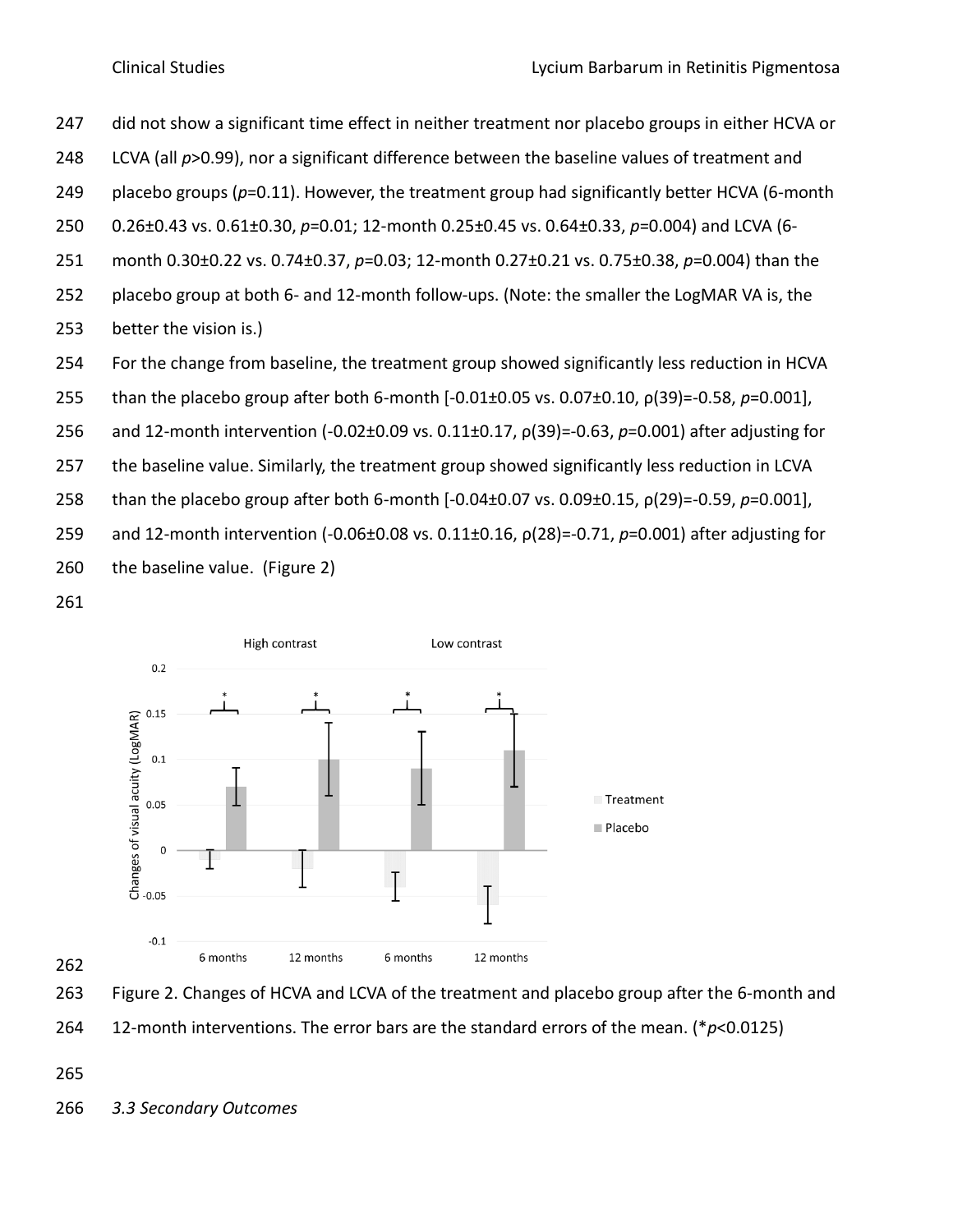- 3.3.1 Visual Field
- Two-way ANOVA did not reveal any significant effect of time nor treatment type on MD of
- central 30-2 [Pillai's trace=0.006, F(2)=0.09, *p*=0.91]. There was a slight difference in change in
- MD between treatment and placebo groups after 6-month (0.22±3.02dB vs. -0.02±0.52dB) and
- 12-month (0.32±2.93dB vs. -0.16±0.94 dB) intervention, but these did not reach statistical
- significance [6-month ρ(34)=-0.07, p=0.693; 12-month ρ(30)=-0.10, *p*=0.573].
- 
- 3.3.2 Full-field Electroretinogram
- The two-way ANOVA did not show a significant result for the scotopic maximal response [Pillai's
- trace=0.10, F(2)=1.36, *p*=0.28], photopic a-wave [Pillai's trace=0.12, F(2)=1.76, *p*=0.19], nor
- photopic b-wave [Pillai's trace=0.16, F(2)=2.39, *p*=0.11].
- A non-statistically significant improvement in scotopic maximal response, was observed in the
- b-wave amplitude after 6-month intervention in the treatment group compared to the placebo
- group [3.17±4.91µV vs. -0.28±3.89µV, ρ(29)=0.41, *p*=0.02), which was similar but less
- pronounced after 12-month intervention [0.08±12.15µV vs. -3.80±7.22µV, ρ(25)=0.32, *p*=0.11].
- (Figure 3A)
- 
- The changes of photopic cone response after 6-month intervention in a-wave amplitude for the treatment and placebo groups were 1.06±2.3µV and -0.20±1.19µV respectively, whilst changes in b-wave amplitude were 1.24±3.85µV and -1.42±3.96µV respectively. Neither of these changes significantly differed between the treatment and placebo groups [a-wave: ρ(30)=-0.27, *p*=0.14; b-wave: ρ(30)=0.22, *p*=0.23]. Similarly, at 12-month, although changes for both in a-wave and b-289 wave amplitudes differed between the treatment and placebo groups (a-wave: 0.96±2.44µV vs. -0.91±2.87µV; b-wave: 2.75±9.17µV vs. -4.00±7.38µV), they did not reach statistical significance [a-wave: ρ(26)=-0.29, *p*=0.13; b-wave: ρ(26)=0.41, *p*=0.03]. (Figure 3B)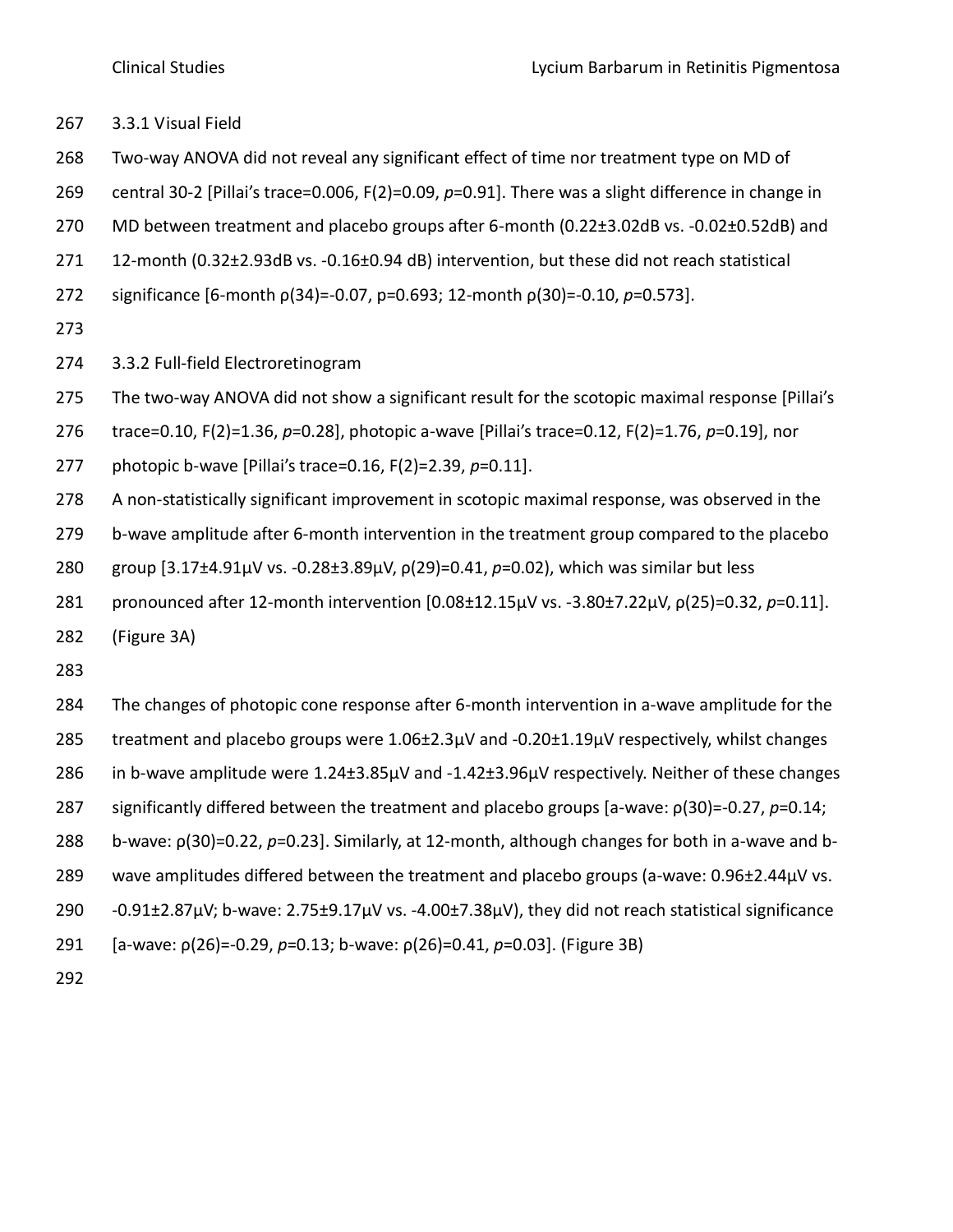

 Figure 3. (A) The scotopic maximal responses of typical RP subjects from treatment or placebo group were similar in terms of b-wave amplitude between the baseline and 12-month follow up. (B) The photopic cone responses of a typical RP subject from treatment group were similar in terms of a-wave and b-wave amplitudes between the baseline and 12-month follow up; while the response from another subject from the placebo group showed a mild reduction of b-wave amplitude at 12-month follow up.

3.3.4 Macular thickness

Overall, the two-way ANOVA analysis was significant for macular thickness [Pillai's trace=0.29,

F(2)=6.19, p=0.005]. There was significant interaction effect between time and treatment type

[F(1.58)=7.95, p=0.002]. Pairwise comparison did not show significant time effect on the

macular thickness within group (all *p*>0.99) but showed effect of treatment type after 6-month

(228.57±53.42um vs. 155.88±47.19um, *p*=0.008) and 12-month (229.14±54.86um vs.

161.54±36.18um, *p*=0.002) intervention. However, there was a significant difference between

groups at baseline (226.52±52.68um vs. 158.29±47.12um, *p*=0.006).

Figure 4 illustrates that the 12-month LB treatment maintained the macular thickness in a

subject as compared with another subject in the placebo group whose macular thickness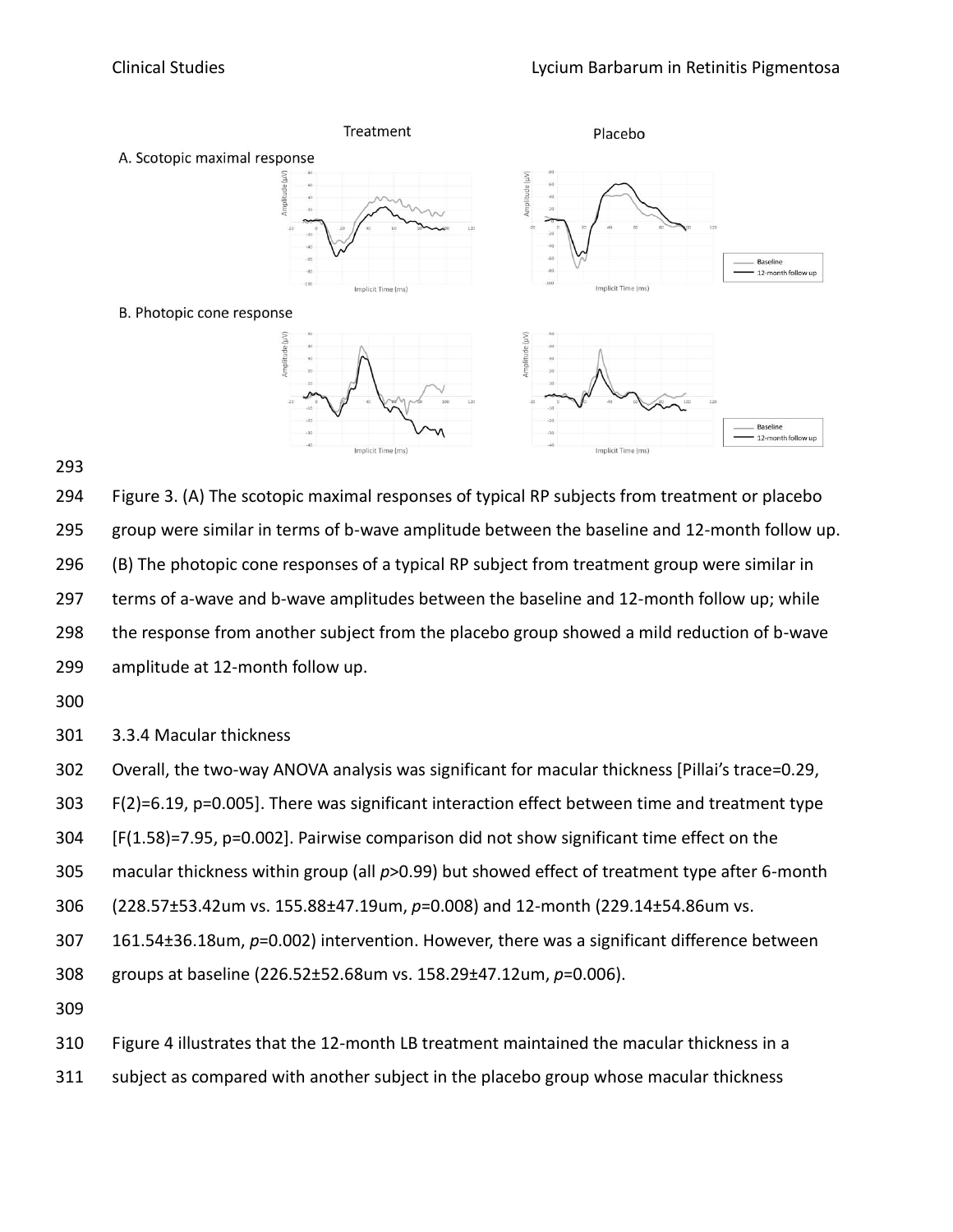- reduced. A significant difference in the change of macular thickness was found between the
- treatment types (2.62±8.81um vs. -6.36±11.91um) after 12-month intervention [ρ(31)=0.45,
- *p*=0.008]. There was also a slight difference in change of macular thickness between the
- treatment types (2.05±4.49um vs. -1.83±8.41um) after 6-month intervention but it did not
- reach statistical significance [ρ(35)=0.25, *p*=0.132] (Figure 5).
- 

# A. Position of scanning





Figure 4. (A) The green line illustrated the position of scanning for the measurement of retinal

- thickness. (B) In the treatment group, a typical RP subject was seen to maintain the macular
- retinal thickness between the baseline and 12-month follow up. (C) In the placebo group, a
- typical RP subject displayed thinning of macular retinal thickness between the baseline and 12-
- month follow up.
-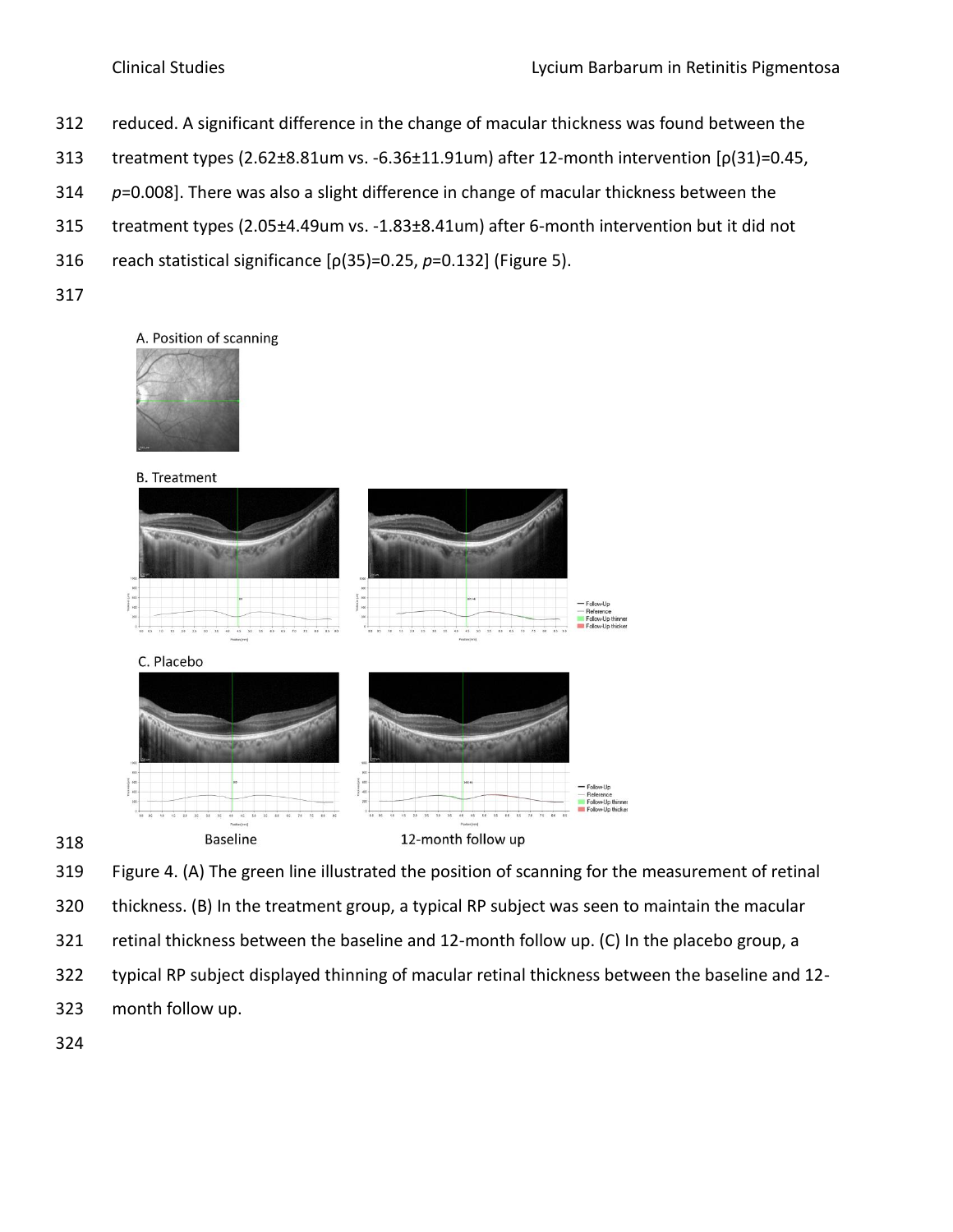

Figure 5. The changes of macular thickness of the treatment and placebo group after the 6-

month and 12-month interventions. The error bars are the standard errors of the mean.

(\*p<0.0125)

# **4. Discussion**

 Different neuroprotective agents have been shown to be able to delay the retinal degeneration of RP. They include neurotrophic agents (eg. ciliary neurotrophic factor (CNTF)) (Sahni et al., 2011), anti-inflammatory agents (eg. fluocinolone acetonide) (Glybina et al., 2009) and antioxidants (eg. vitamin A, lutein, DHA, etc.) (Berson et al., 1993, 2010; Hoffman et al., 2015). As many plants, including traditional Chinese herbs, contain antioxidative substances, the use of such herbs has become a popular approach for treatment of RP. In addition, the use of antioxidative supplements can provide a beneficial therapy until the development of other techniques come to fruition as well as offering a relatively inexpensive therapy for use in developing countries where more advanced techniques would be unlikely to be available. Our results suggested that treating RP patients with the extract of *Lycium barbarum* L. over a 12- month period delayed deterioration of vision and retinal thinning in the macular region. The preservation of VA was first detected at the 6 months follow up examination. Cone rescue in the early stage of RP thus appears to be a possible way to preserve vision, especially photopic vision.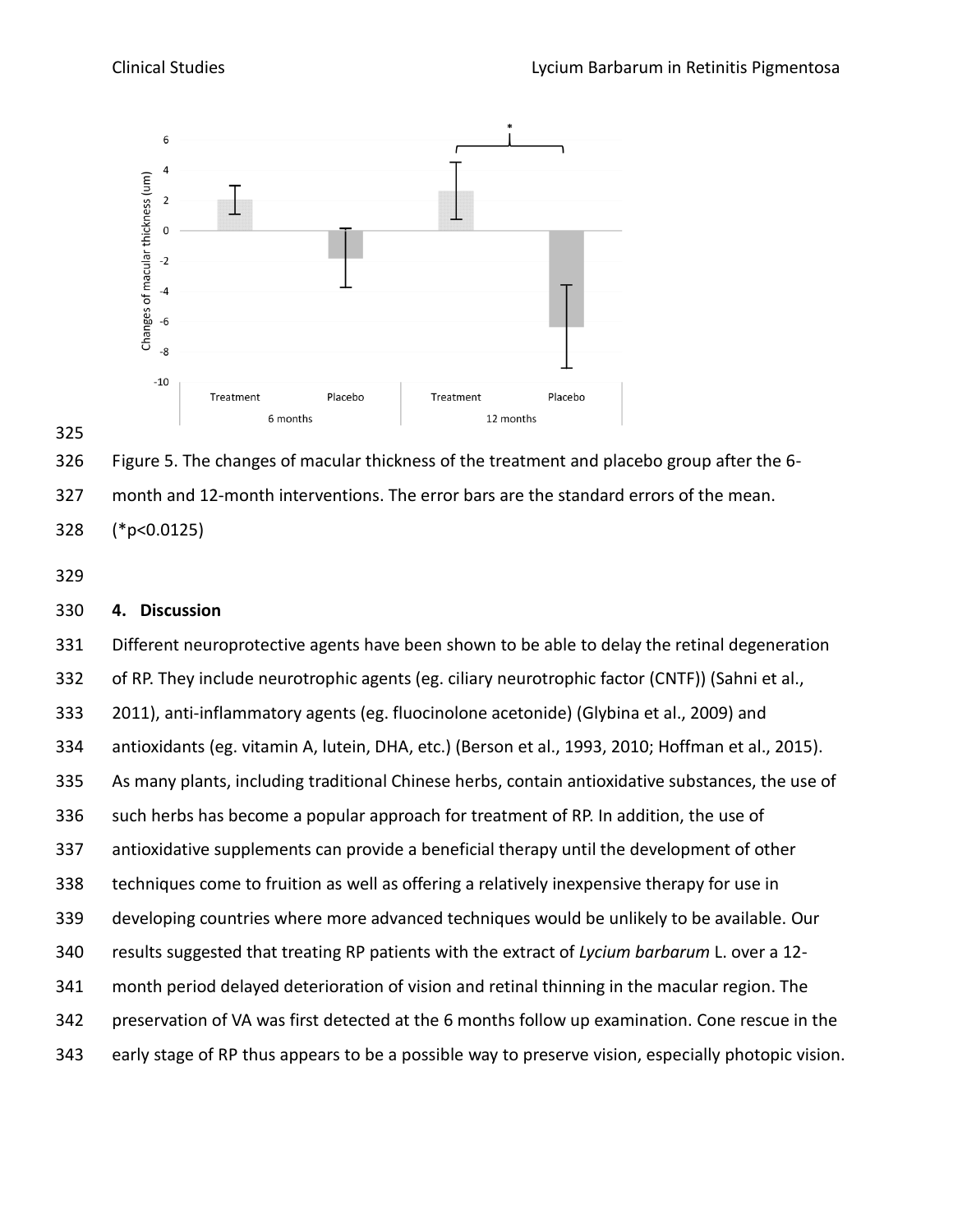Oxidative challenge is a suggested explanation for cone damage in RP. The isomers of lutein and zeaxanthin, which are antioxidants, were recently reported to lower the oxidative stress thereby protecting the photoreceptors in a mouse RP model (Yu et al., 2018). A mixture of anti- oxidants has been even reported to reduce the death of photoreceptors in a mouse RP model with retinal degeneration (Sanz et al., 2007) which is similar to the degeneration observed in RP in humans. RP patients have been reported to have a reduced anti-oxidative status in their eyes (Martínez-Fernández de la Cámara et al., 2013). Collectively, the evidence suggests that oxidative stress is indeed one of the key factors in cone degeneration in RP and reduction of oxidative stress may help delay or minimize cone degeneration, thereby preserving vision in RP patients. Lutein which is an antioxidant, has been reported to slow mid-peripheral visual field loss in RP patients (Berson et al., 2010). LB contains active components, including LBP, which has also been widely reported to have strong antioxidative effects. This further suggests that the LB granules may provide sufficient antioxidative effects to have a beneficial in RP patients.

 Our findings reveal that the VA (both high and low contrast) was significantly better preserved in the treatment group than the placebo group. As cone degeneration in RP would cause deterioration of VA, the observed preservation of VA in the treatment group implies that intake of LB provided a neuroprotective effect for the cone cells. Such a protective effect was also evident in the maintenance of electrophysiological responses in the treatment group. Although change in central visual field sensitivity were not significant, general preservation of sensitivity in this region after the LB treatment was observed. Importantly, retinal thickness at the macular region did not show any deterioration after treatment, further illustrating the protective effect of LB, in slowing retinal thinning in RP patients.

 The results of our study are comparable with those from other clinical studies (Berson et al., 1993, 2010, 2012; Rotenstreich et al., 2013; Hoffman et al., 2015), which employed treatment 370 with other supplements, including DHA,  $\beta$ -Carotene, Omega 3, Lutein, and Vitamin A or E as antioxidants. Two of our four outcome measures showed significant effects. This suggests that the neuroprotective effect of LB is effective in delaying the deterioration of vision in RP patients.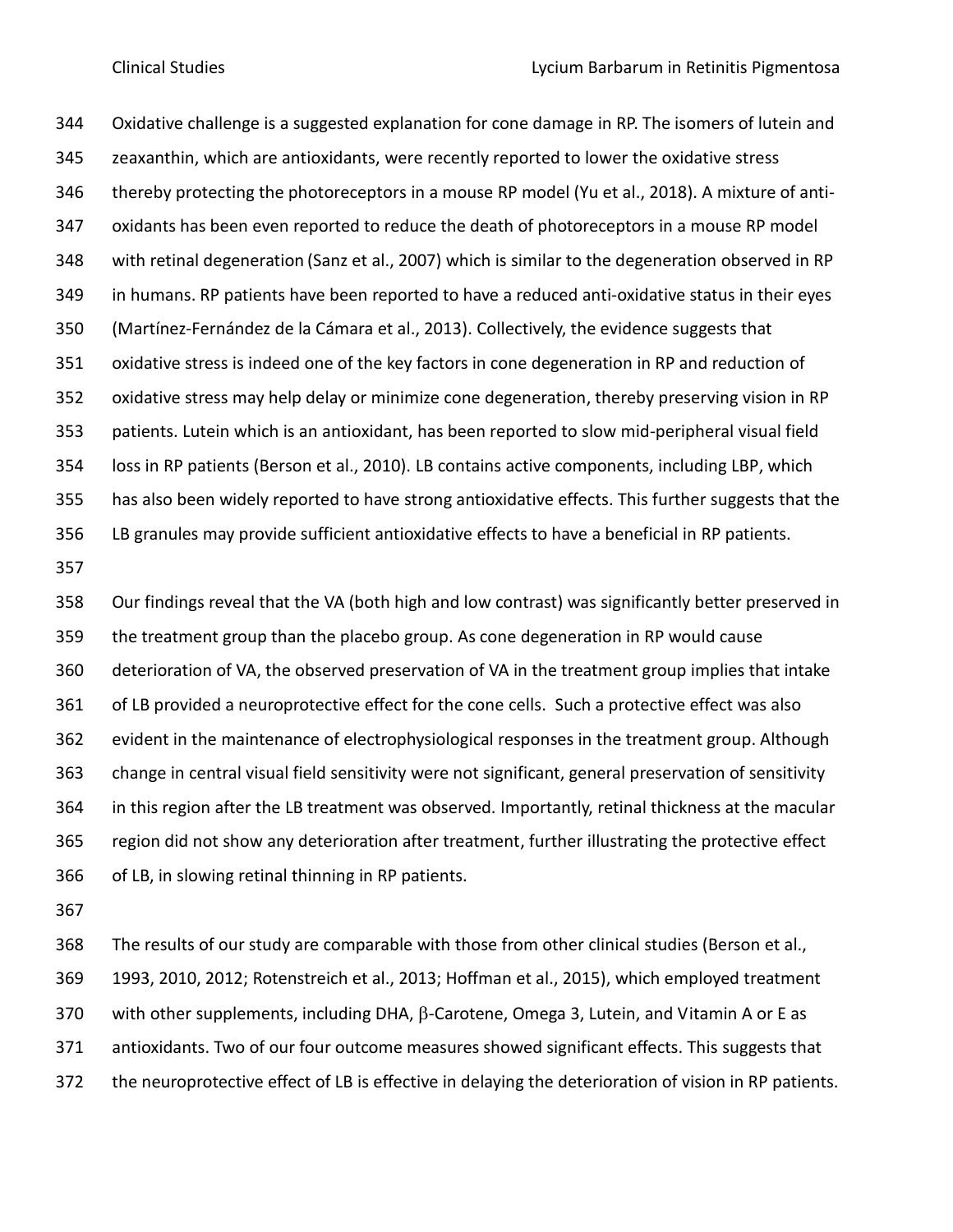Lycium barbarum polysaccharide, the most effective antioxidant in LB, has been shown to preserve the photoreceptors against degeneration through anti-oxidative, anti-inflammatory, and anti-apoptotic mechanisms in a mouse RP model (Wang et al., 2014). It appears that LBP can elicit anti-oxidative effects in the eye regardless of the blood–brain barrier or blood–retina barrier (Ho et al., 2007). Apart from the above mentioned properties, LB has also been proposed to act in other ways against cell degeneration. Increase of reactive oxidative species (ROS) has been shown in RP retina (Oka et al., 2008) and *Lycium chinensis* has been reported to reduce cell death by attenuating ROS generation and increasing the antioxidative defence capacity (Olatunji et al., 2016). In addition, changes in the insulin/mechanistic target of rapamycin (mTOR) pathway have been found to delay cone death in RP (Punzo et al., 2009). As LBP has been found to improve insulin resistance activity (which is related to the mTOR pathway) (Zhao et al., 2016). Recently, LBP was reported to reduce the protein levels of procaspase and increase the poly (ADP-ribose) polymerase (PARP) which would attenuate the apoptosis of photoreceptor cells (Zhu et al., 2016). All above findings indicate that LB can protect the cone cells and also contributes to delay of cone death.

 The findings from this study indicate that LB is a useful as a supplement to effectively preserve the photopic vision of RP patients, helping to maintain their quality of life. There were, however, several limitations in this study. As the sample size was relatively small, the results may not reflect the experience of the whole RP population, and, as the duration of the treatment was only 12 months, it was not possible to show persistent long-term treatment effects. If the study could be extended to follow up the cases to 6 or 12 months who had chosen not to continue, this will help to confirm the beneficial changes. In addition, as the dose of the active ingredients in the LB granules remains unclear, it is better to repeat the study using the pure compound of those active components to reconfirm the findings. Lastly, the changes in VA and macular retinal thickness though reaching statistical significance were and may not be clinically significant. The genotypes of the RP subjects were also not identified in this study and thus any differences in the treatment effect of LB between genotypes could not be determined. Hence, a large-scale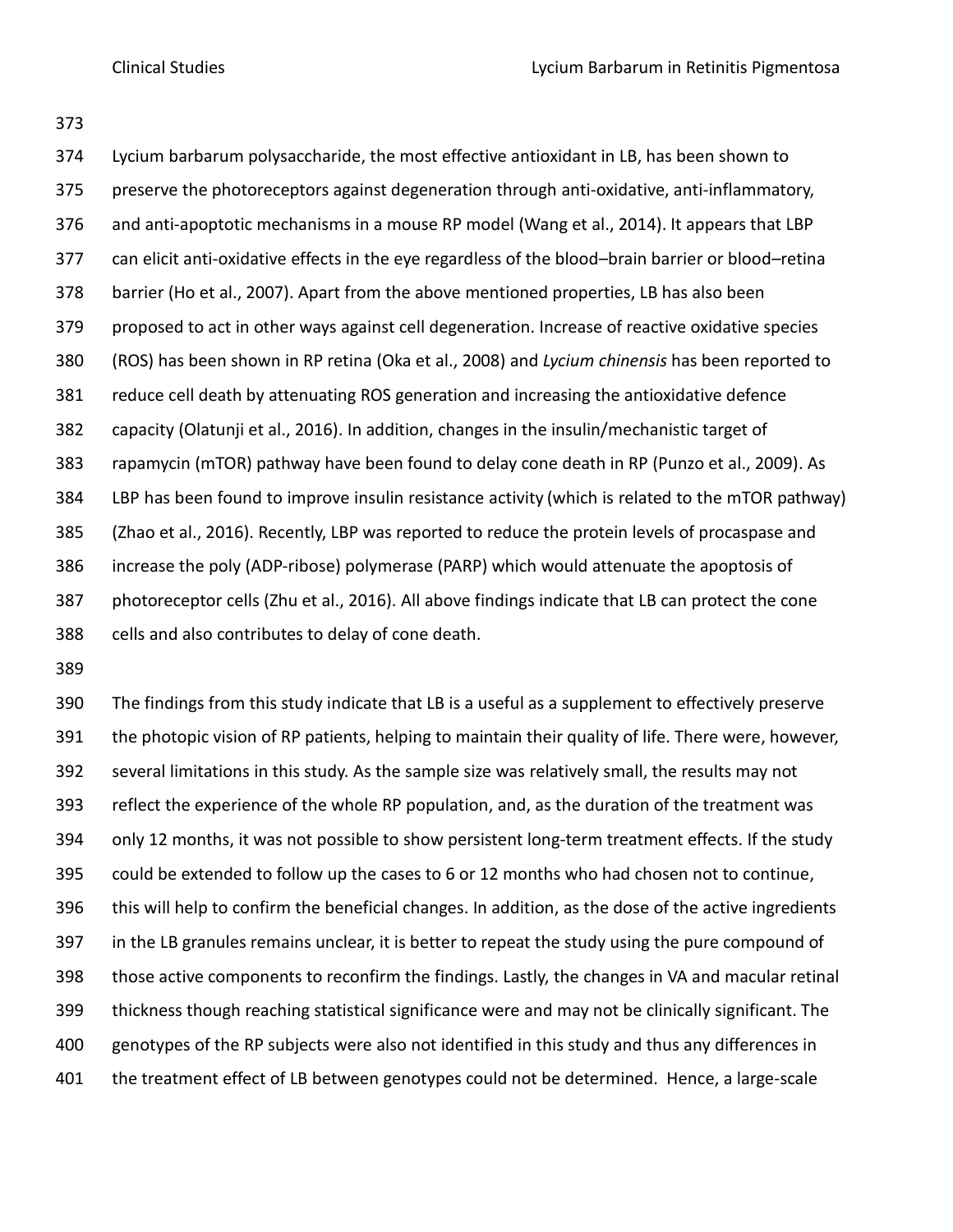- longitudinal study is necessary to further investigate the long-term protective effect of LB in RP patients with different genotypes.
- 

# **5. Conclusions**

 Our results demonstrated that a 12-month treatment of RP patients with *Lycium barbarum* L. was able to preserve visual acuity and macular structure. Its neuroprotective effect is believed to delay or minimize the deterioration of central visual function. Treatment with *Lycium barbarum* L. is believed to be a potential supplement to protect retinal functions in RP patients helping to and thereby maintain photopic vision.

 **Acknowledgement:** This work was supported by Health and Medical Research Fund (01121876, Department of Health, HKSAR) and PolyU Internal Grants (G-YBBS, G-YBGS, Z-0GF). We thank for Retina Hong Kong for the help in the recruitment of subjects; Eu Yan Sang (Hong Kong) Ltd. for supporting the Lycium barbarum supplement; Dr. CP Leung (Chinese Medical Practitioner) for providing the advice/consultation in the use of Traditional Chinese Medicine.

 **Authors' contributions:** Chan HHL, So KF, Chang RCC and Lai J designed the study. Lam HI recruited and selected the subjects. Lai J confirmed the ocular condition of each subject. Lam HI, Choi KY, Li SZC and Yu WY conducted the eye examinations. Chan HHL and Lakshmanan Y 421 allocated the supplement of LB and placebo to subjects. Lam HI checked the compliance and all the data obtained. Choi KY performed the statistical analysis. Chan HHL and Yu WY prepared the manuscript.

### **Glossary:**

| <b>CNTF</b>  | <b>Ciliary Neurotrophic Factor</b>            |
|--------------|-----------------------------------------------|
| <b>DHA</b>   | Docosahexaenoic acid                          |
| <b>ERG</b>   | Electroretinogram                             |
| <b>ETDRS</b> | Early Treatment of Diabetic Retinopathy Study |
| ffERG        | Full-field electroretinogram                  |
| <b>HFA</b>   | Humphrey Visual Field Analyzer                |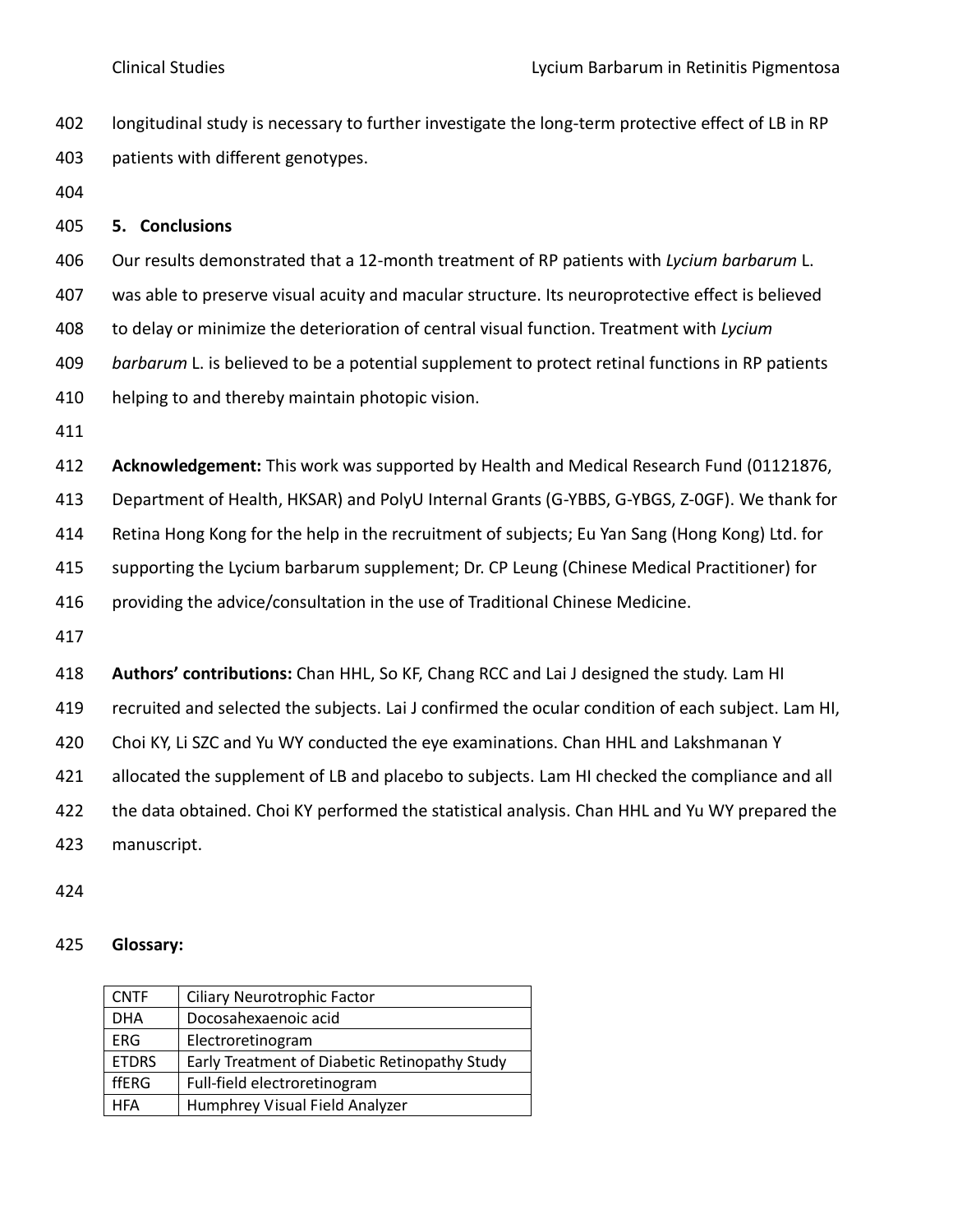| <b>IOP</b>  | Intra-ocular pressure                   |
|-------------|-----------------------------------------|
| ΙB.         | Lycium barbarum                         |
| <b>mTOR</b> | Insulin/mechanistic target of rapamycin |
| <b>NOS</b>  | Nitric oxide synthase                   |
| OCT         | <b>Optical Coherence Tomography</b>     |
| <b>PARP</b> | Poly (ADP-ribose) polymerase            |
| <b>ROS</b>  | Reactive oxidative species              |
| <b>RP</b>   | Retinitis Pigmentosa                    |
| <b>VA</b>   | Visual acuity                           |
| VF          | Visual field                            |

# **References**

Berson, E.L., Rosner, B., Sandberg, M.A., Hayes, K.C., Nicholson, B.W., Weigel-DiFranco, C.,

Willett, W.C. 1993. A randomized trial of vitamin A and vitamin E supplementation for retinitis

- pigmentosa. *Arch Ophthalmol* 111, 761-772.
- Berson, E.L., Rosner, B., Sandberg, M.A., [Weigel-DiFranco, C.](https://www.ncbi.nlm.nih.gov/pubmed/?term=Weigel-DiFranco%20C%5BAuthor%5D&cauthor=true&cauthor_uid=20385935), [Brockhurst, R.J.](https://www.ncbi.nlm.nih.gov/pubmed/?term=Brockhurst%20RJ%5BAuthor%5D&cauthor=true&cauthor_uid=20385935), [Hayes, K.C.](https://www.ncbi.nlm.nih.gov/pubmed/?term=Hayes%20KC%5BAuthor%5D&cauthor=true&cauthor_uid=20385935),
- [Johnson, E.J.](https://www.ncbi.nlm.nih.gov/pubmed/?term=Johnson%20EJ%5BAuthor%5D&cauthor=true&cauthor_uid=20385935), [Anderson, E.J.](https://www.ncbi.nlm.nih.gov/pubmed/?term=Anderson%20EJ%5BAuthor%5D&cauthor=true&cauthor_uid=20385935), [Johnson, C.A.](https://www.ncbi.nlm.nih.gov/pubmed/?term=Johnson%20CA%5BAuthor%5D&cauthor=true&cauthor_uid=20385935), [Gaudio, A.R.](https://www.ncbi.nlm.nih.gov/pubmed/?term=Gaudio%20AR%5BAuthor%5D&cauthor=true&cauthor_uid=20385935), [Willett, W.C.](https://www.ncbi.nlm.nih.gov/pubmed/?term=Willett%20WC%5BAuthor%5D&cauthor=true&cauthor_uid=20385935), [Schaefer, E.J.](https://www.ncbi.nlm.nih.gov/pubmed/?term=Schaefer%20EJ%5BAuthor%5D&cauthor=true&cauthor_uid=20385935) 2010.
- Clinical trial of lutein in patients with retinitis pigmentosa receiving vitamin A. *Arch Ophthalmol*
- 128, 403-411.
- Berson, E.L., Rosner, B., Sandberg, M.A., Weigel-DiFranco, C., Willett, W.C. 2012*.* ω-3 intake and
- visual acuity in patients with retinitis pigmentosa receiving vitamin A. *Arch Ophthalmol* 130,
- 707-711.
- Chang, R.C., So, K.F. 2008. Use of anti-aging herbal medicine, Lycium barbarum, against aging-
- associated diseases. What do we know so far? *Cell Mol Neurobiol* 28, 643-652.
- Chrysostomou, V., Stone, J., Valter, K. 2009. Life history of cones in the rhodopsin-mutant P23H-
- 3 rat: evidence of long-term survival. *Invest Ophthalmol Vis Sci* 50, 2407-2416.
- Chu, P.H.W., Li, H.Y., Chin, M.P., So, K.F., Chan H.H.L. 2013. Effect of *Lycium Barbarum* (Wolfberry)
- *Polysaccharides* on Preserving Retinal Function after Partial Optic Nerve Transection. *PLoS One* 8, e81339.
- Dalkara, D., Goureau, O., Marazova, K., Sahel, J.A. 2016. Let there Be light: gene and cell thera-
- py for blindness. *Hum Gene Ther* 27, 134–147.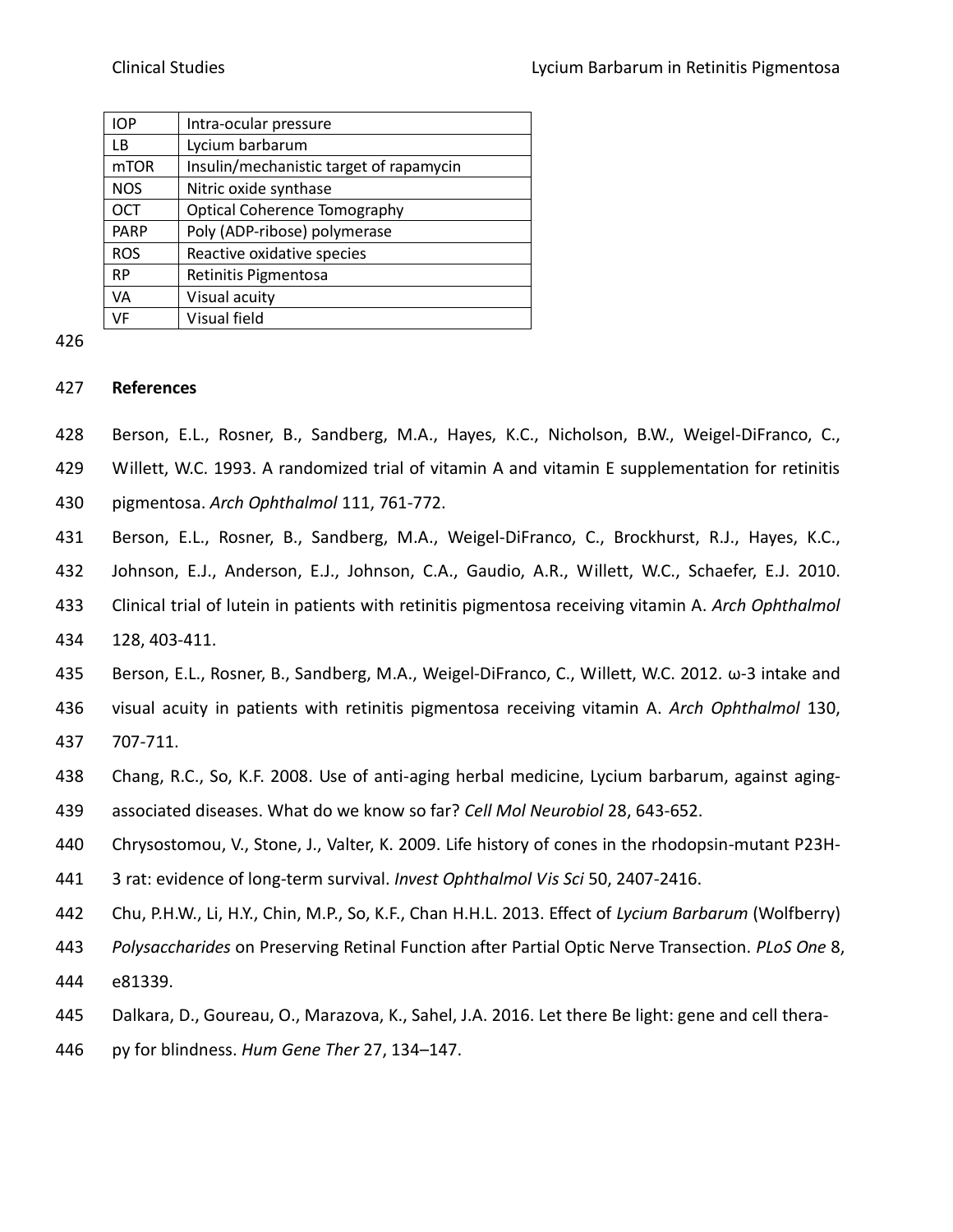- Glybina, I.V., Kennedy, A., Ashton, P., Abrams, G.W., Iezzi, R. 2009. Photoreceptor neuroprotec-
- tion in RCS rats via low-dose intravitreal sustained-delivery of fluocinolone acetonide. *Invest*

*Ophthalmol Vis Sci* 50, 4847–4857.

- Ho, Y.S., Yu, M.S., Lai, C.S., So, K.F., Yuen, W.H., Chang, R.C. 2007. Characterizing the neuroprotective effects of alkaline extract of Lycium barbarum on beta-amyloid peptide neurotoxicity. *Brain Res* 1158, 123-134.
- Hoffman, D.R., Hughbanks-Wheaton, D.K., Spencer, R., [Fish, G.E.](https://www.ncbi.nlm.nih.gov/pubmed/?term=Fish%20GE%5BAuthor%5D&cauthor=true&cauthor_uid=26469750), [Pearson, N.S.](https://www.ncbi.nlm.nih.gov/pubmed/?term=Pearson%20NS%5BAuthor%5D&cauthor=true&cauthor_uid=26469750), [Wang, Y.Z.](https://www.ncbi.nlm.nih.gov/pubmed/?term=Wang%20YZ%5BAuthor%5D&cauthor=true&cauthor_uid=26469750), [Klein,](https://www.ncbi.nlm.nih.gov/pubmed/?term=Klein%20M%5BAuthor%5D&cauthor=true&cauthor_uid=26469750)
- [M.](https://www.ncbi.nlm.nih.gov/pubmed/?term=Klein%20M%5BAuthor%5D&cauthor=true&cauthor_uid=26469750), [Takacs, A.](https://www.ncbi.nlm.nih.gov/pubmed/?term=Takacs%20A%5BAuthor%5D&cauthor=true&cauthor_uid=26469750), [Locke, K.G.](https://www.ncbi.nlm.nih.gov/pubmed/?term=Locke%20KG%5BAuthor%5D&cauthor=true&cauthor_uid=26469750), [Birch, D.G.](https://www.ncbi.nlm.nih.gov/pubmed/?term=Birch%20DG%5BAuthor%5D&cauthor=true&cauthor_uid=26469750) 2015. Docosahexaenoic Acid Slows Visual Field
- Progression in X-Linked Retinitis Pigmentosa: Ancillary Outcomes of the DHAX Trial. *Invest Ophthalmol Vis Sci* 56, 6646-6653.
- Jin, M.L., Huang, Q.S., Zhao, K., Shang, P. 2013. Biological activities and potential health benefit effects of polysaccharide isolated from Lycium barbarum L. *Int J Biol Macromol* 54, 16–23.
- Jones, M.K., Lu, B., Girman, S., Wang, S. 2017. Cell-based therapeutic strategies for replacement
- and preservation in retinal degenerative diseases. *Prog Retin Eye Res* 58, 1–27.
- Komeima, K., Usui, S., Shen, J., [Rogers, B.S.](https://www.ncbi.nlm.nih.gov/pubmed/?term=Rogers%20BS%5BAuthor%5D&cauthor=true&cauthor_uid=18634866), [Campochiaro, P.A](https://www.ncbi.nlm.nih.gov/pubmed/?term=Campochiaro%20PA%5BAuthor%5D&cauthor=true&cauthor_uid=18634866)*.* 2008. Blockade of neuronal nitric
- oxide synthase reduces cone cell death in a model of retinitis pigmentosa. *Free Radic Biol Med* 45, 905-912.
- Lam, K.W., But, P. 1999. The content of zeaxanthin in Gou Qi Zi, a potential health benefit to improve visual activity. *Food Chem* 67, 173-176.
- Li, H.Y., Ruan, Y.W., Kau, P.W.F., Chiu, K., Chang, R.C., Chan, H.H., So, K.F. 2015. Effect of *Lycium*
- *Barbarum* (wolfberry) on Alleviating Axonal Degeneration after Partial Optic Nerve Transection. *Cell Transplant* 24, 403-417.
- Li, S.Y., Yang, D., Yeung, C.M., Yu, W.Y., Chang, R.C.C., So, K.F., Wong, D., Lo, A.C.Y*.* 2011. Lycium barbarum polysaccharides reduce neuronal damage, blood-retinal barrier disruption and oxidative stress in retinal ischemia/reperfusion injury. *PLoS One* 6, e16380.
- Lin, B., Masland, R.H., Strettoi, E. 2009. Remodeling of cone photoreceptor cells after rod degeneration in rd mice. *Exp Eye Res* 88, 589-599.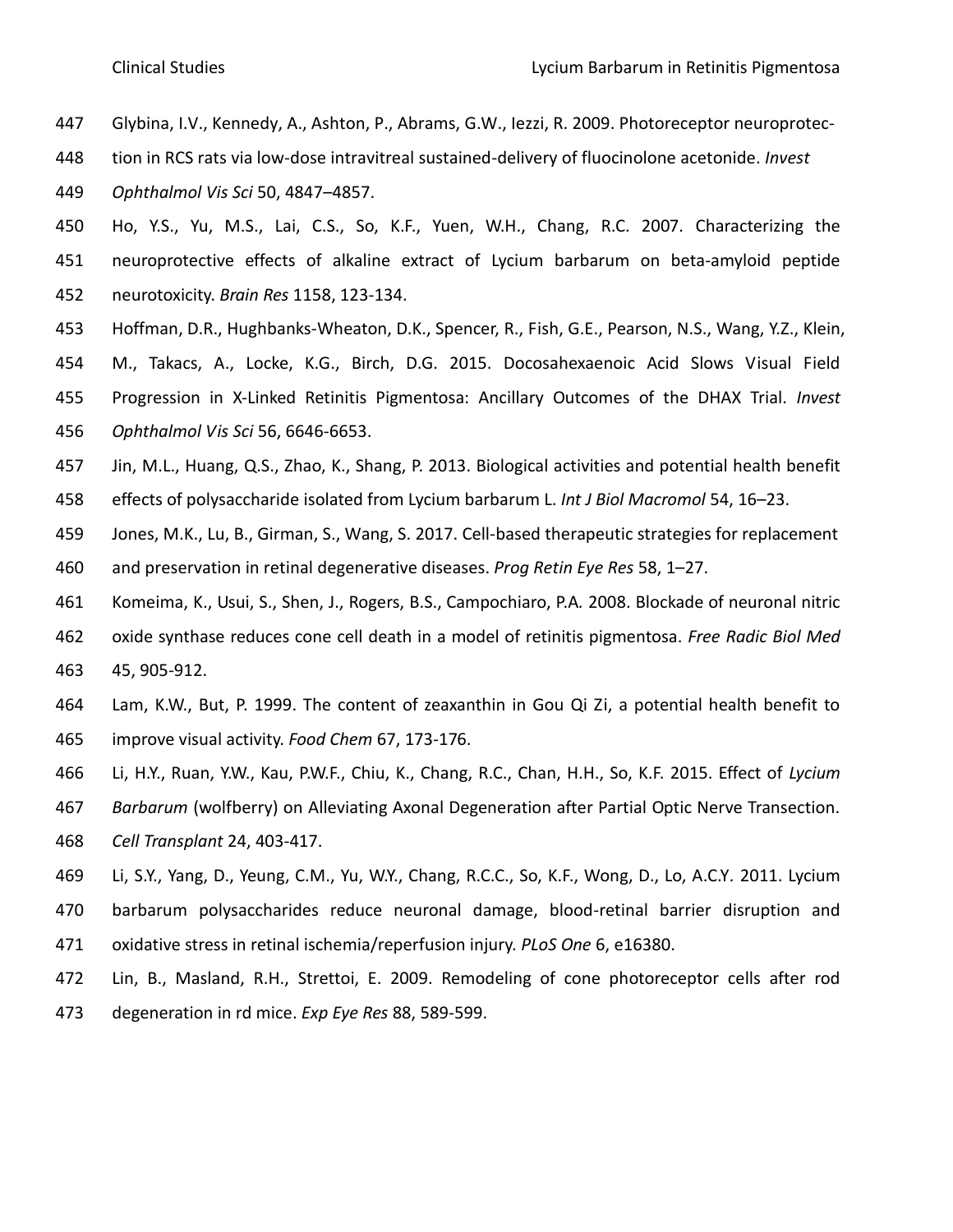- Marc, R.E., Jones, B.W., Anderson, J.R., [Kinard, K.](https://www.ncbi.nlm.nih.gov/pubmed/?term=Kinard%20K%5BAuthor%5D&cauthor=true&cauthor_uid=17591910), [Marshak, D.W.](https://www.ncbi.nlm.nih.gov/pubmed/?term=Marshak%20DW%5BAuthor%5D&cauthor=true&cauthor_uid=17591910), [Wilson, J.H.](https://www.ncbi.nlm.nih.gov/pubmed/?term=Wilson%20JH%5BAuthor%5D&cauthor=true&cauthor_uid=17591910), [Wensel, T.](https://www.ncbi.nlm.nih.gov/pubmed/?term=Wensel%20T%5BAuthor%5D&cauthor=true&cauthor_uid=17591910), [Lucas,](https://www.ncbi.nlm.nih.gov/pubmed/?term=Lucas%20RJ%5BAuthor%5D&cauthor=true&cauthor_uid=17591910)
- [R.J](https://www.ncbi.nlm.nih.gov/pubmed/?term=Lucas%20RJ%5BAuthor%5D&cauthor=true&cauthor_uid=17591910)*.* 2007. Neural reprogramming in retinal degeneration. *Invest Ophthalmol Vis Sci* 48, 3364- 3371.
- Martínez-Fernández de la Cámara, C., Salom, D., Sequedo, M.D., [Hervás,](https://www.ncbi.nlm.nih.gov/pubmed/?term=Herv%26%23x000e1%3Bs%20D%5BAuthor%5D&cauthor=true&cauthor_uid=24069283) D., [Marín-Lambíes,](https://www.ncbi.nlm.nih.gov/pubmed/?term=Mar%26%23x000ed%3Bn-Lamb%26%23x000ed%3Bes%20C%5BAuthor%5D&cauthor=true&cauthor_uid=24069283)
- C., [Aller,](https://www.ncbi.nlm.nih.gov/pubmed/?term=Aller%20E%5BAuthor%5D&cauthor=true&cauthor_uid=24069283) E., [Jaijo,](https://www.ncbi.nlm.nih.gov/pubmed/?term=Jaijo%20T%5BAuthor%5D&cauthor=true&cauthor_uid=24069283) T., [Díaz-LLopis,](https://www.ncbi.nlm.nih.gov/pubmed/?term=D%26%23x000ed%3Baz-LLopis%20M%5BAuthor%5D&cauthor=true&cauthor_uid=24069283) M., [Millán,](https://www.ncbi.nlm.nih.gov/pubmed/?term=Mill%26%23x000e1%3Bn%20JM%5BAuthor%5D&cauthor=true&cauthor_uid=24069283) J.M., [Rodrigo,](https://www.ncbi.nlm.nih.gov/pubmed/?term=Rodrigo%20R%5BAuthor%5D&cauthor=true&cauthor_uid=24069283) R. 2013. Altered antioxidant-oxidant
- status in the aqueous humor and peripheral blood of patients with retinitis pigmentosa. *PLoS*
- *One* 8, e74223.
- [McCulloch, D.L.](https://www.ncbi.nlm.nih.gov/pubmed/?term=McCulloch%20DL%5BAuthor%5D&cauthor=true&cauthor_uid=25502644), [Marmor, M.F.](https://www.ncbi.nlm.nih.gov/pubmed/?term=Marmor%20MF%5BAuthor%5D&cauthor=true&cauthor_uid=25502644), [Brigell, M.G.](https://www.ncbi.nlm.nih.gov/pubmed/?term=Brigell%20MG%5BAuthor%5D&cauthor=true&cauthor_uid=25502644), [Hamilton, R.](https://www.ncbi.nlm.nih.gov/pubmed/?term=Hamilton%20R%5BAuthor%5D&cauthor=true&cauthor_uid=25502644), [Holder, G.E.](https://www.ncbi.nlm.nih.gov/pubmed/?term=Holder%20GE%5BAuthor%5D&cauthor=true&cauthor_uid=25502644)[, Tzekov, R.](https://www.ncbi.nlm.nih.gov/pubmed/?term=Tzekov%20R%5BAuthor%5D&cauthor=true&cauthor_uid=25502644), [Bach, M.](https://www.ncbi.nlm.nih.gov/pubmed/?term=Bach%20M%5BAuthor%5D&cauthor=true&cauthor_uid=25502644)
- 2015. ISCEV standard for full-field clinical electroretinography (2015 update). *[Doc Ophthalmol](https://www.ncbi.nlm.nih.gov/pubmed/25502644)* 130, 1-12.
- Ng, Y.F., Chan, H.H., Chu, P.H., To, C.H., Gilger, B.C., Petters, R.M., Wong, F. 2008. Multifocal
- Electroretinogram in Rhodopsin P347L Transgenic Pigs. *Invest Ophthalmol Vis Sci* 49, 2208-2215.
- Oka, S., Ohno, M., Tsuchimoto, D., [Sakumi, K.](https://www.ncbi.nlm.nih.gov/pubmed/?term=Sakumi%20K%5BAuthor%5D&cauthor=true&cauthor_uid=18188152), [Furuichi, M.](https://www.ncbi.nlm.nih.gov/pubmed/?term=Furuichi%20M%5BAuthor%5D&cauthor=true&cauthor_uid=18188152), [Nakabeppu, Y.](https://www.ncbi.nlm.nih.gov/pubmed/?term=Nakabeppu%20Y%5BAuthor%5D&cauthor=true&cauthor_uid=18188152) 2008. Two distinct
- pathways of cell death triggered by oxidative damage to nuclear and mitochondrial DNAs. *EMBO J* 27, 421-432.
- Olatunji, O.J., Chen, H., Zhou, Y. 2016. Lycium chinensis Mill attenuates glutamate induced oxidative toxicity in PC12 cells by increasing antioxidant defense enzymes and down regulating
- ROS and Ca(2+) generation. *Neurosci Lett* 616, 111-118.
- Potterat, O. 2010. Goji (Lycium barbarum and L. chinense): phytochemistry, pharmacology and
- safety in the perspective of traditional uses and recent popularity. *Planta Med* 76, 7–19
- [Protti, M.](https://www.ncbi.nlm.nih.gov/pubmed/?term=Protti%20M%5BAuthor%5D&cauthor=true&cauthor_uid=28618341), [Gualandi, I.](https://www.ncbi.nlm.nih.gov/pubmed/?term=Gualandi%20I%5BAuthor%5D&cauthor=true&cauthor_uid=28618341), [Mandrioli, R.](https://www.ncbi.nlm.nih.gov/pubmed/?term=Mandrioli%20R%5BAuthor%5D&cauthor=true&cauthor_uid=28618341), [Zappoli, S.](https://www.ncbi.nlm.nih.gov/pubmed/?term=Zappoli%20S%5BAuthor%5D&cauthor=true&cauthor_uid=28618341), [Tonelli, D.](https://www.ncbi.nlm.nih.gov/pubmed/?term=Tonelli%20D%5BAuthor%5D&cauthor=true&cauthor_uid=28618341), [Mercolini, L.](https://www.ncbi.nlm.nih.gov/pubmed/?term=Mercolini%20L%5BAuthor%5D&cauthor=true&cauthor_uid=28618341) 2017. Analytical profil-
- ing of selected antioxidants and total antioxidant capacity of goji (Lycium spp.) berries. *[J Pharm](https://www.ncbi.nlm.nih.gov/pubmed/?term=Protti+M+ANd+Gualandi+I)*
- *[Biomed Anal](https://www.ncbi.nlm.nih.gov/pubmed/?term=Protti+M+ANd+Gualandi+I)* 143, 252-260.
- Punzo, C., Kornacker, K., Cepko, C.L. 2009. Stimulation of the insulin/mTOR pathway delays cone death in a mouse model of retinitis pigmentosa. *Nat Neurosci* 12, 44-52.
- Rotenstreich, Y., Belkin, M., Sadetzki, S., [Chetrit, A.](https://www.ncbi.nlm.nih.gov/pubmed/?term=Chetrit%20A%5BAuthor%5D&cauthor=true&cauthor_uid=23700011), [Ferman-Attar, G.](https://www.ncbi.nlm.nih.gov/pubmed/?term=Ferman-Attar%20G%5BAuthor%5D&cauthor=true&cauthor_uid=23700011), [Sher, I.](https://www.ncbi.nlm.nih.gov/pubmed/?term=Sher%20I%5BAuthor%5D&cauthor=true&cauthor_uid=23700011), [Harari, A.](https://www.ncbi.nlm.nih.gov/pubmed/?term=Harari%20A%5BAuthor%5D&cauthor=true&cauthor_uid=23700011), [Shaish,](https://www.ncbi.nlm.nih.gov/pubmed/?term=Shaish%20A%5BAuthor%5D&cauthor=true&cauthor_uid=23700011)
- [A.](https://www.ncbi.nlm.nih.gov/pubmed/?term=Shaish%20A%5BAuthor%5D&cauthor=true&cauthor_uid=23700011), [Harats, D.](https://www.ncbi.nlm.nih.gov/pubmed/?term=Harats%20D%5BAuthor%5D&cauthor=true&cauthor_uid=23700011) 2013*.* Treatment with 9-cis β-carotene-rich powder in patients with retinitis
- pigmentosa: a randomized crossover trial. *JAMA Ophthalmol* 131, 985-992.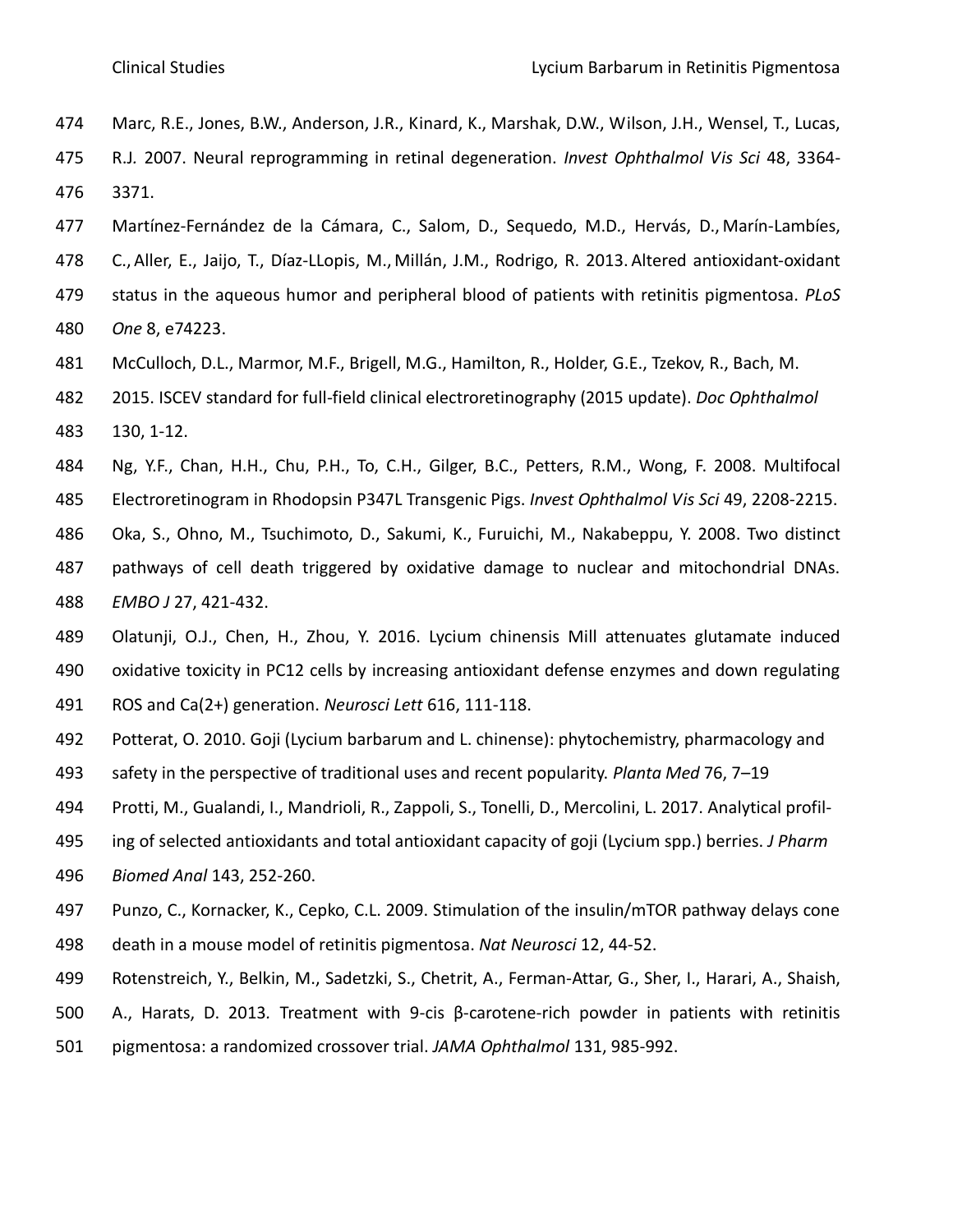- Sahni, J.N., Angi, M., Irigoyen, C., Semeraro, F., Romano, M.R., Parmeggiani, F. 2011. Therapeu-
- tic challenges to retinitis pigmentosa: from neuroprotection to gene therapy. *Curr Genomics* 12, 276–284.
- Sanz, M.M., Johnson, L.E., Ahuja, S., [Ekström, P.A.](https://www.ncbi.nlm.nih.gov/pubmed/?term=Ekstr%C3%B6m%20PA%5BAuthor%5D&cauthor=true&cauthor_uid=17293057), [Romero, J.](https://www.ncbi.nlm.nih.gov/pubmed/?term=Romero%20J%5BAuthor%5D&cauthor=true&cauthor_uid=17293057), [van Veen, T.](https://www.ncbi.nlm.nih.gov/pubmed/?term=van%20Veen%20T%5BAuthor%5D&cauthor=true&cauthor_uid=17293057) 2007. Significant
- photoreceptor rescue by treatment with a combination of antioxidants in an animal model for
- retinal degeneration. *Neurosci* 145, 1120-1129.
- Shen, J., Yang, X., Dong, A., Petters, R.M., Peng, Y.W., Wong, F., Campochiaro, P.A. 2005.
- Oxidative damage is a potential cause of cone cell death in retinitis pigmentosa. *J Cell Physiol* 203, 457-464.
- Tang, H.L., Chen, C., Wang, S.K., Sun, G.J. 2015. Biochemical analysis and hypoglycemic activity
- of a polysaccharide isolated from the fruit of Lycium barbarum L. *Int J Biol Macromol* 77, 235– 242.
- Tian, X.J., Jing, B.Y., Wang, C.X., Lu, H.N., Chen S.E. 2017. Research progress on extraction
- methods of Lycium barbarum polysaccharides. *J Food Saf Qual* 8, 439-445.
- The Plant List, 2013. [\(www.theplantlist.org\)](http://www.theplantlist.org/)
- Wang, C.C., Chang, S.C., Chen, B.H. 2009. Chromatographic determination of poly-saccharides in
- Lycium barbarum Linnaeus. *Food Chem* 116, 595–603.
- Wang, K., Xiao, J., Peng, B., [Xing, F.](https://www.ncbi.nlm.nih.gov/pubmed/?term=Xing%20F%5BAuthor%5D&cauthor=true&cauthor_uid=25535040), [So, K.F.](https://www.ncbi.nlm.nih.gov/pubmed/?term=So%20KF%5BAuthor%5D&cauthor=true&cauthor_uid=25535040), [Tipoe, G.L.](https://www.ncbi.nlm.nih.gov/pubmed/?term=Tipoe%20GL%5BAuthor%5D&cauthor=true&cauthor_uid=25535040), [Lin, B.](https://www.ncbi.nlm.nih.gov/pubmed/?term=Lin%20B%5BAuthor%5D&cauthor=true&cauthor_uid=25535040) 2014. Retinal structure and
- function preservation by polysaccharides of wolfberry in a mouse model of retinal degeneration. *Sci Rep* 4, 7601.
- Xu, C., Guo, W., Zhao, Y., Tan, Y., You, Y., Zhou, H. 2012. Extraction and decolouration technology
- for polysaccharide from Lycium barbarum in XinJiang. *J Anhui Agric Sci* 40, 2887-2889.
- Yanik, M., Muller, B., Song, F., Gall, J., Wagner, F., Wende, W., Lorenz, B., Stieger, K. 2017. In
- vivo genome editing as a potential treatment strategy for inherited retinal dystrophies. *Prog*
- *Retin Eye Res* 56, 1–18.
- Yao, R., Heinrich, M., Weckerle, C.S. 2018. The genus Lycium [as food and medicine: A botanical,](https://www.ncbi.nlm.nih.gov/pubmed/29042287)
- [ethnobotanical and historical review.](https://www.ncbi.nlm.nih.gov/pubmed/29042287) *J Ethnopharmacol* 212, 50-66.
- Yu, M., Yan, W., Beight, C. 2018. Lutein and zeaxanthin isomers reduce photoreceptor degener-
- 530 *ation in the Pde6b<sup>rd10</sup>* mouse model of retinitis pigmentosa. *Biomed Res Int* 2018:4374087.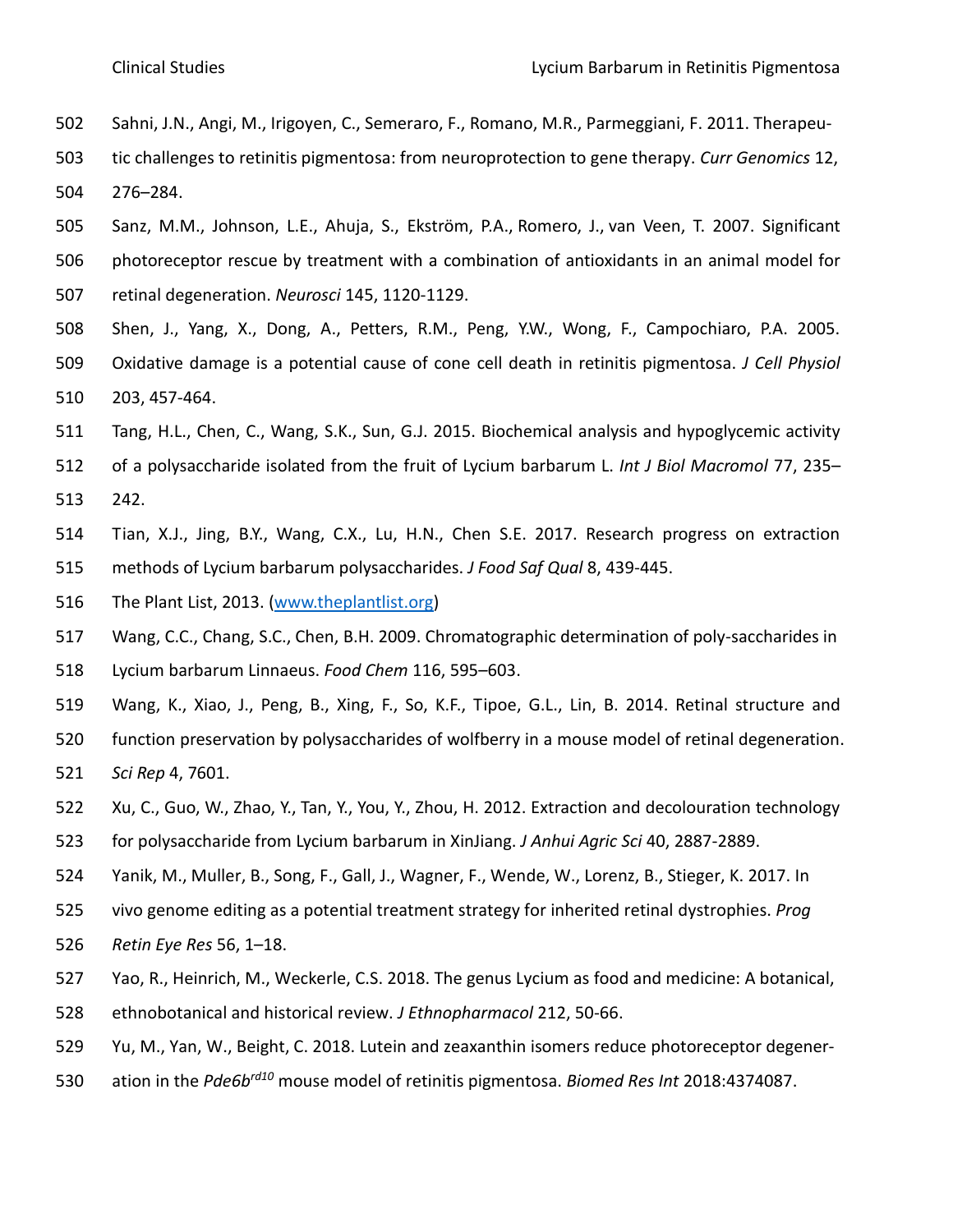- Yue, L., Weiland, J.D., Roska, B., Humayun, M.S. 2016. Retinal stimulation strategies to restore
- vision: fundamentals and systems. *Prog Retin Eye Res* 53, 21–47.
- Zeiss, C.J., Allore, H.G., Towle, V., Tao, W. 2006. CNTF induces dose-dependent alterations in retinal morphology in normal and rcd-1 canine retina. *Exp Eye Res* 82, 395-404.
- Zhao, R., Gao, X., Zhang, T., Li, X. 2016. Effects of Lycium barbarum polysaccharide on type 2 diabetes mellitus rats by regulating biological rhythms. *Iran J Basic Med Sci* 19, 1024-1030.
- 
- Zhu, Y., Zhao, Q., Gao, H., Peng, X., Wen, Y., Dai, G. 2016. Lycium barbarum [polysaccharides at-](https://www.ncbi.nlm.nih.gov/pubmed/27208869)
- [tenuates N-methy-N-nitrosourea-induced photoreceptor cell apoptosis in rats through regula-](https://www.ncbi.nlm.nih.gov/pubmed/27208869)
- [tion of poly \(ADP-ribose\) polymerase and caspase expression.](https://www.ncbi.nlm.nih.gov/pubmed/27208869) *J Ethnopharmacol* 191, 125-134.